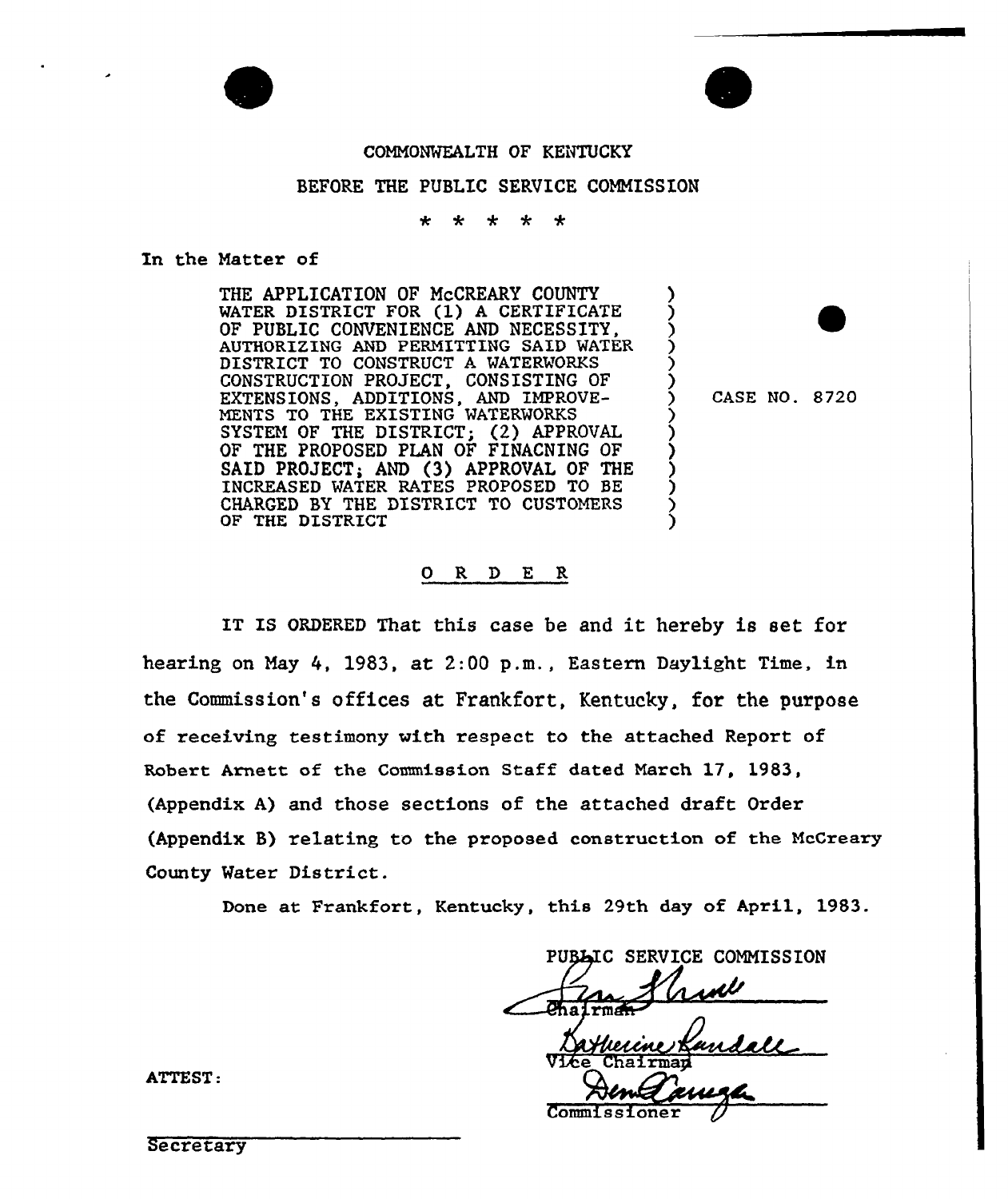E PPENDIX A

#### RK <sup>P</sup> ORT

| TO:   | Claude G. Rhorer, Jr., Director<br>Division of Utility Engineering<br>and Services |
|-------|------------------------------------------------------------------------------------|
| THRU: | Byrnes C. Fairchild, Chief Blate<br>Water and Sewage Section                       |
| FROM: | Robert N. Arnett, Public Service Engineer<br>Water and Sewage Section              |
| RE:   | Case No. 8720                                                                      |
|       | DATE: March 17, 1983                                                               |

# **Brief**

The purpose of this report is to review the need for a proposed waterworks improvement project to the McCreary County Water District's ("McCreary County") present system. On November 1, 1982, McCreary County filed an application with the Public Service Commission requesting approval of the construction of a new garage and maintenance building, water treatment plant improvements, and the construction of a 500,000 gallon elevated steel water storage tank and related appurtenances. The application also requested approval of a proposed plan of financing the proposed improvements, and a proposed rate increase. Cost estimates, engineering reports, plans, specifications and hydraulic analyses were filed with the . original application.. Additional hydraulic .information was requested from McCreary County by Order dated January 19, 1983. A formal hearing was held on February 15, 1983.

Tt appears from the application and record in this case that the construction of a new garage and maintenance building and water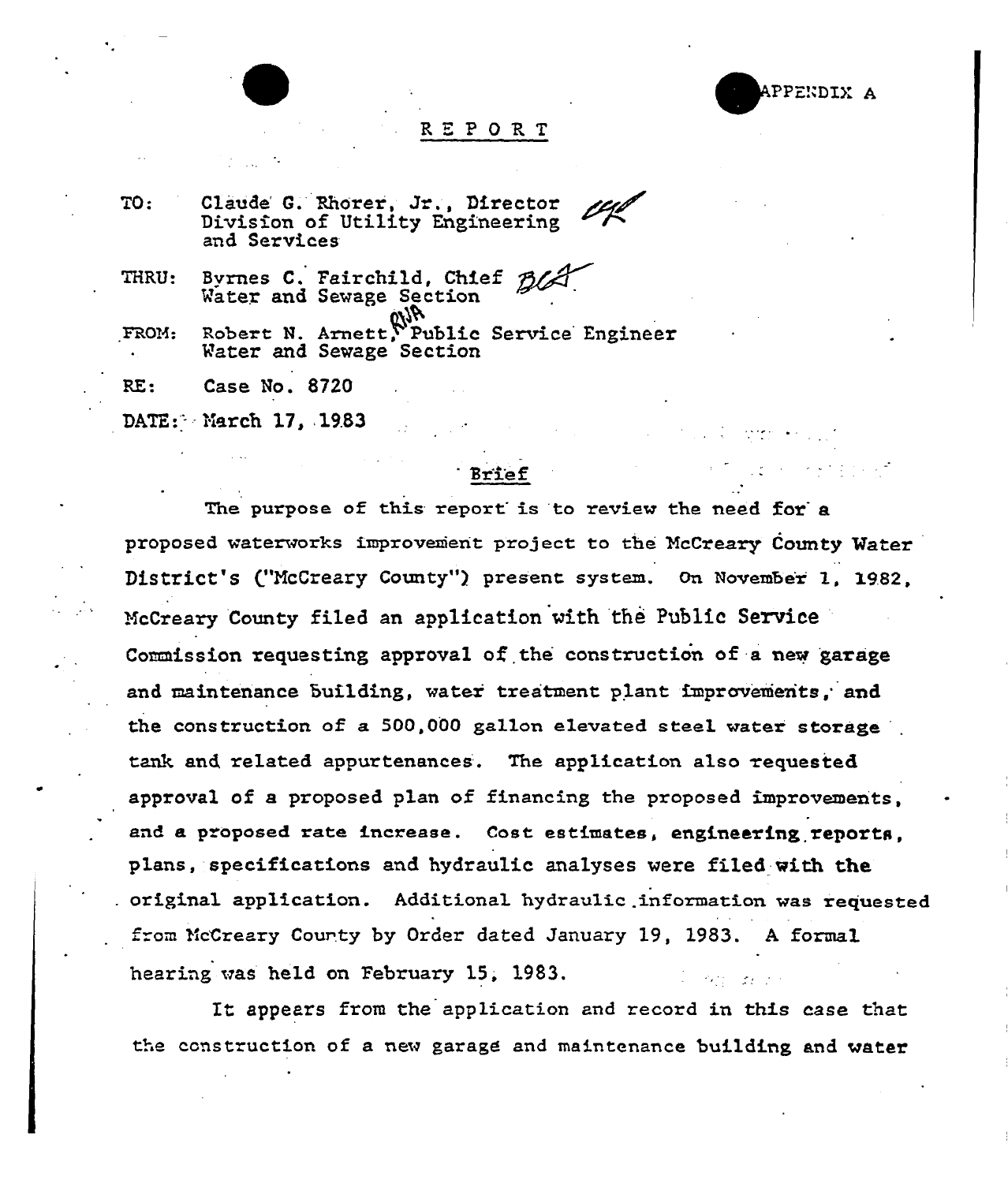improvements will enable McCreary Count to offer treatment pl more efficient water service to its customers, however after reviewing the engineering data and hydraulic analyses furnished in this case by McCreary County's consultant, Kennoy Engineers, Inc. of Lexington, Kentucky ("Kennoy"), I feel the need for a 500,000. gallon water storage tank in the location proposed has not been sufficiently documented by Kennoy. (All data for this report came from Case File 8720).

# Background Information

McCreary County was formed in 1962 and began operation of There have been two major improvement and facilities in 1965. expansion projects constructed (1972 and 1978). McCreary County presently serves approximately 2,730 customers in McCreary County (See Figure 1). The existing water system is comprised of a water intake structure and impoundment. a water treatment plant, approximately 36 miles of pipeline, 4 storage tanks (See Table I) and two booster pump stations. (See Figure 2 for partial layout of system)

| <b>Existing Storage Tanks</b> |       |  |
|-------------------------------|-------|--|
|                               | TABLE |  |

**TANK PARKERS LAKE** WHITLEY CITY PINE KNOT KING CEMETERY ROAD

**CAPACITY** (GALLONS) **150.000** 50,000 50.000 150.000  $.400.000$ 

 $\mathbf{R}$ 

The average daily demand for water in 1979 on McCreary County's system was 466,340 gallons. The PSC's current regulations

 $-.2 -$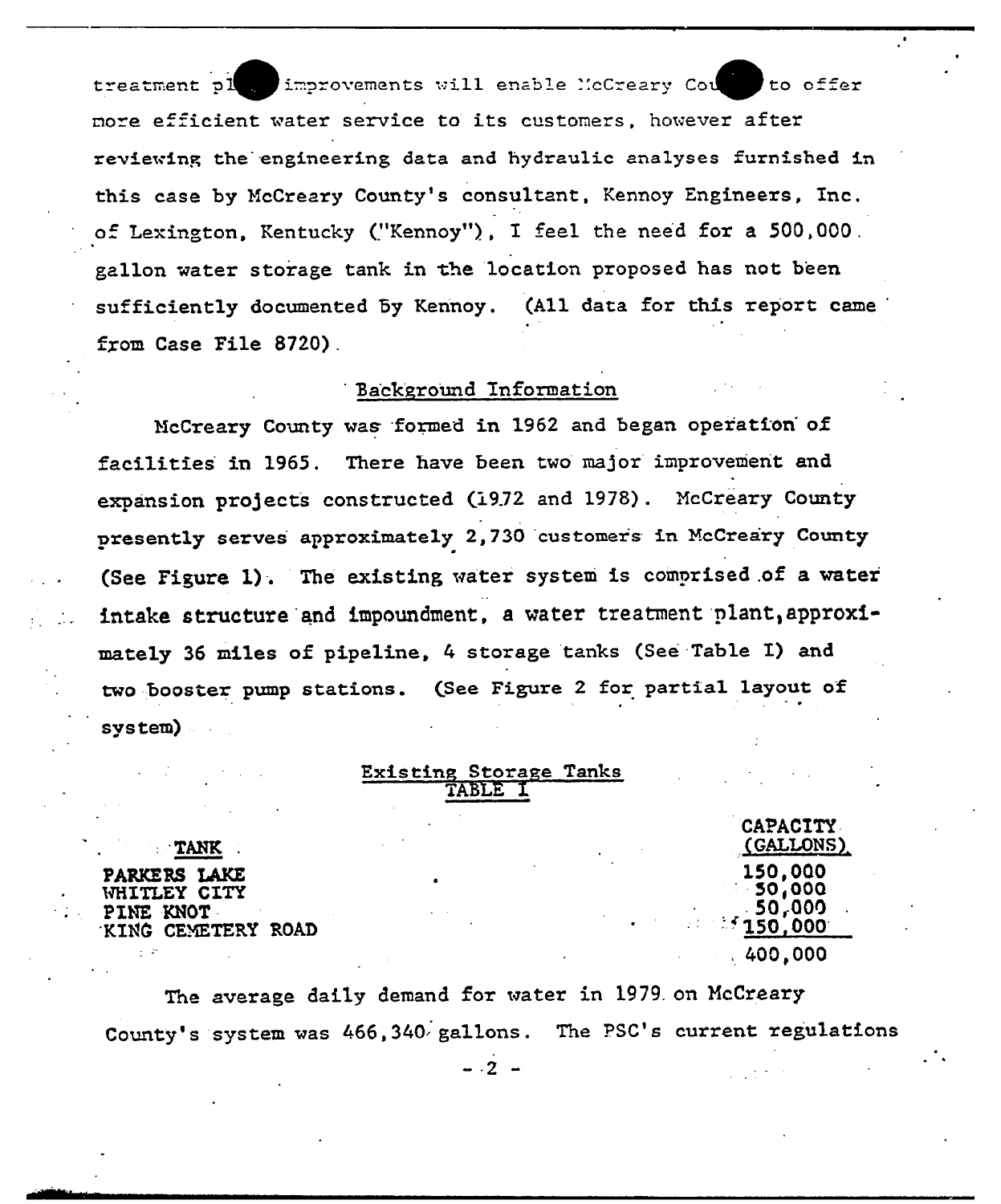require a maximum of 1 days storage and the Farmers Adminstration ("FmHA") recommends 2 days storage. As can be seen from Table I. McCreary County's storage did not meet the PSC's one day storage requirement in 1979.

To further complicate matters the Parkers Lake and King Cemetery Road Tanks are on the North and South ends of McCreary County's system respectively and are filled by booster pump stations which incorporate check valves such that the tanks cannot backfeed to the "core" area. This in turn further demonstrates the need for additional storage capacity as can be seen from Table II which is based on 1979 data taken from the Preliminary Engineering Report filed by Kennoy.

| <b>TANK</b>                                                     | <b>CAPACITY</b><br>(GALLONS)           | <b>AVERAGE DAILY</b><br><b>DEMAND</b><br>(GALLONS) | <b>STORAGE</b><br>(DAYS)  |
|-----------------------------------------------------------------|----------------------------------------|----------------------------------------------------|---------------------------|
| PARKERS LAKE<br>WHITLEY CITY<br>PINE KNOT<br>KING CEMETERY ROAD | 150,000<br>50,000<br>50,000<br>150,000 | 43,000<br>217,670<br>169,000<br>36,670             | 3.5<br>.23<br>.30<br>4.10 |

As can be seen from the above table there appears to be inadequate water storage in the "core" area of McCreary County's system. At the present time there is only 100,000 gallons available for storage for a 1979 daily demand of 386,670 in the "core" area. Based on the above information, additional water storage of approximately 300,000 gallons is needed in the "core" area based on PSC requirements and approximately 700,000 gallons if FmHA's recommendation is used. However, 700,000 gallons of additional storage would probably not be feasible. An additional 500,000 gallons storage as

- 3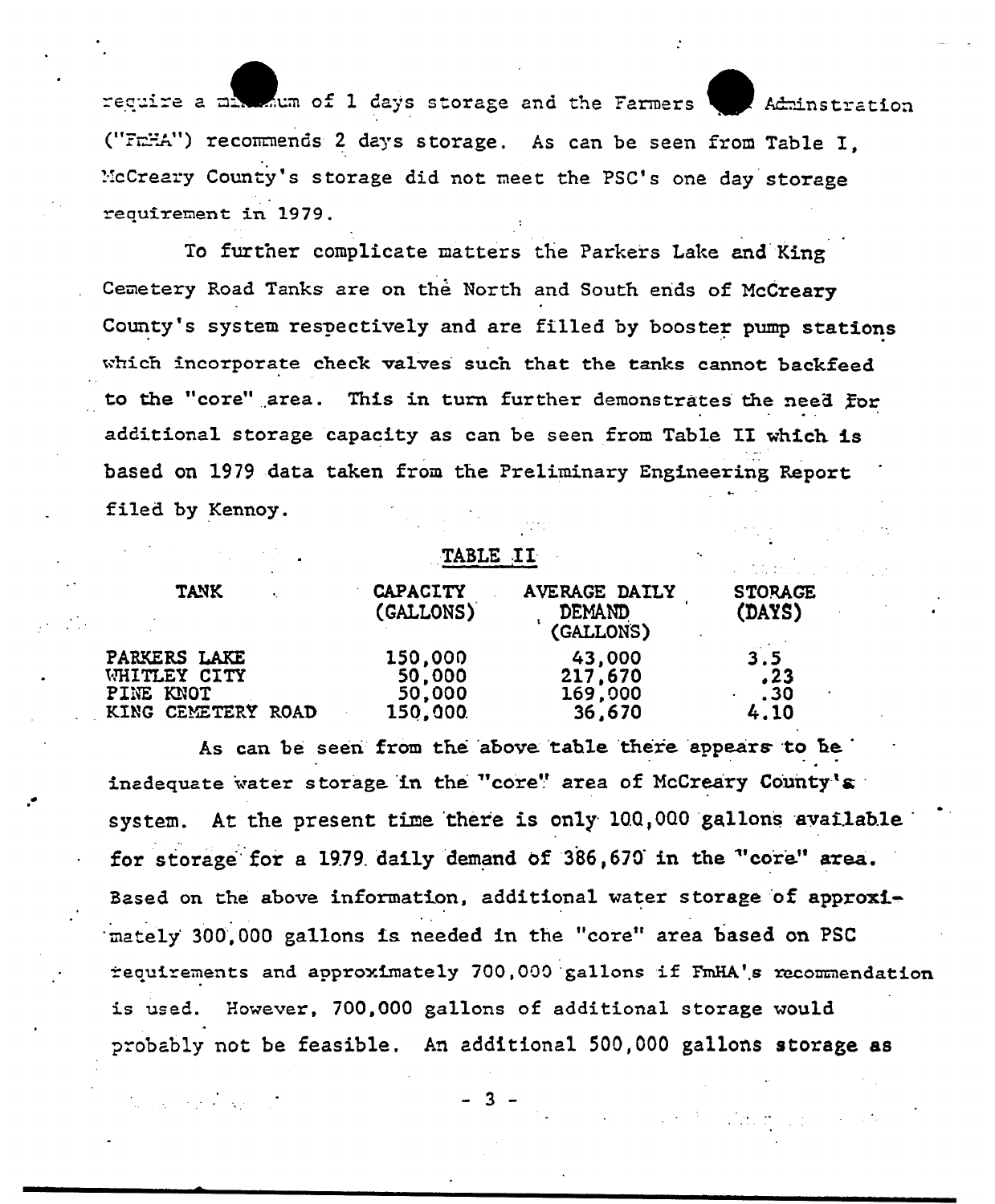proposed would live approximately 1.6 days storage.  $\Box$  = There r is an estimated 250,000 gallons of water in storage in the clearwell at the water treatment plant, which could be used to supplement the storage in the "core" area. However, this would have to be purped into the system instead of being gravity fed as from the storage tanks. The gallonage in the clearwell was estimated from the plans, etc. submitted in this Case.)

# Review of Data and Expected System Operatio

In order to verify how McCreary County's system will operate after the installation of the proposed 500.,000 gallon tank it is necessary to perform a detailed hydraulic analysis. Since. McCreary County's system has several tanks, loop lines, etc. it would be very tedious and time consuming to do an adeciuate hy'draulic analysis of the system without the aid of computer facilities. Kennoy simulated McCreary County's system on the. computer using input data such as the type and size of lines, friction factors or resistance to flow, location of usages (demands) at appropriate points on the system etc. Kennoy filed computer results of several possible operating scenarios with the original application and filed additional computer results. at. the request of PSC staff as stated earlier. My review and subsequent concern is based on the data filed by Kennoy.

Kennoy filed an expected operational sequence of the proposed system in response to the PSG's Order dated January 19, 1983. This response stated, "The system improvements for the above referenced project will result in the high service pumps at the water treatment plant being activated by a Telemetering System to be installed at the proposed tank site. This Telemetering System will be set up such

 $-4 -$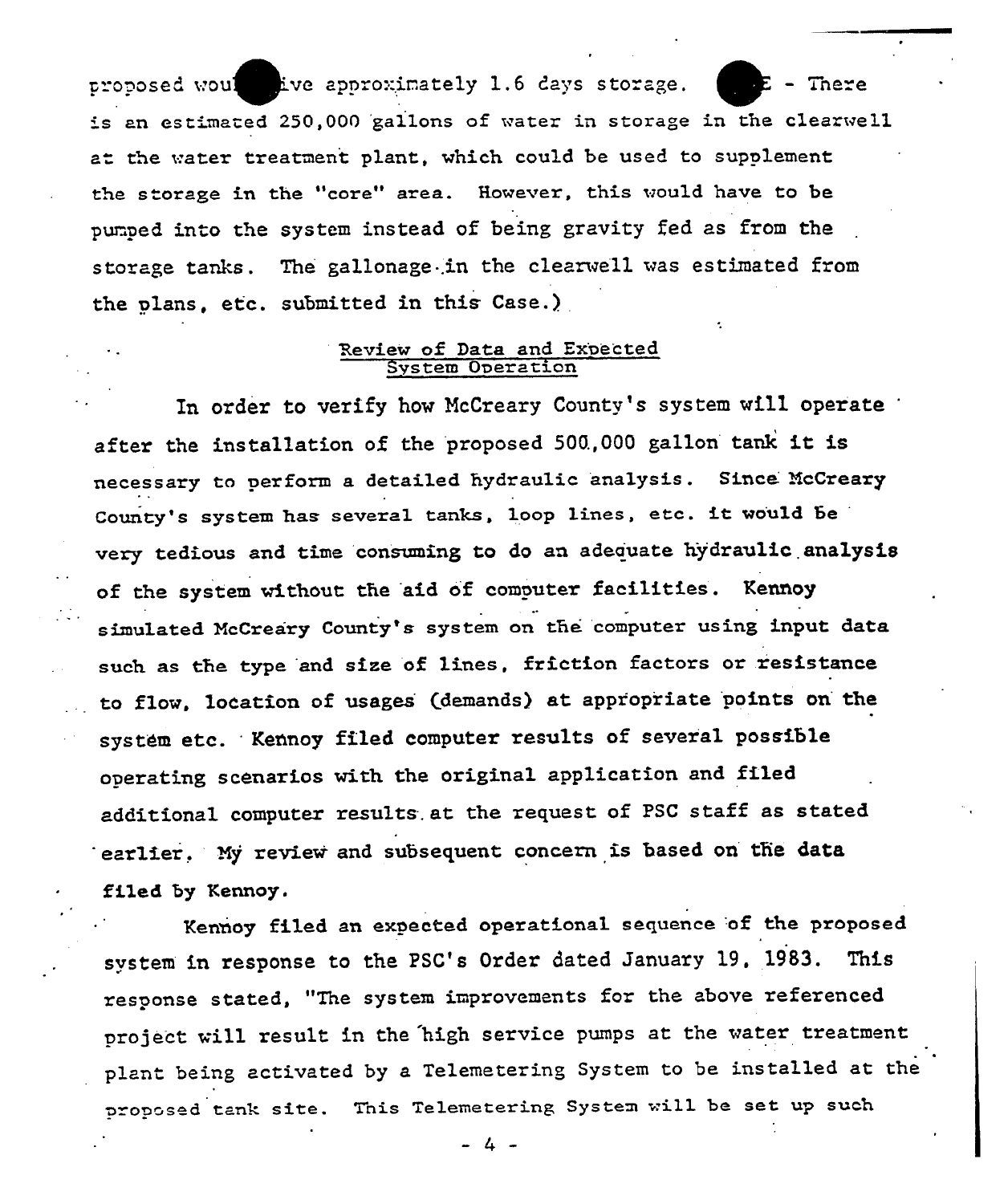that it will  $\Box$  adjustable and we have based our hyd  $\Box$  ic calculaiF tions on a tank level at two thirds full capacity. We feel this will be the normal operating range and once this level is obtained in the tank the Telemetering System will activate the high service pumps to fill the new five hundred thousand (500,000) gallon tank, located on Lookout Tower Road: Once this tank has been filled the pumps at the water treatment plant will shut off and the levels in the other tanks will increase until such point in time as they are at their over-flow elevation which is the same elevation as the proposed tank (152%) . The two pump stations within the distribution system are activated either by Telemetering Systems or set up to operate predetermined number of hours each day."

The following table was constructed based on data from Kennoy's computer simulation of the system with the following input. data in addition to the data mentioned above.

l. New tank is one third less than full, all other tanks approximately 1/2 full, high service pumps off and average usage on the system.

#### TABLE IIX,

| <b>TANK</b>                                                                        | <b>CAPACITY</b><br>(GALLONS)                           | AVERAGE DEMAND<br>(GALLONS PER<br>MINUTE) | TIME TO EMPTY<br>IF FULL<br>$\cdot$ (HOURS) | NORNAL USE<br>IN 12 HOURS<br>(GALLONS)               |
|------------------------------------------------------------------------------------|--------------------------------------------------------|-------------------------------------------|---------------------------------------------|------------------------------------------------------|
| PARKERS LAKE<br>WHITLEY CITY<br>NEW TANK<br>PINE KNOT<br>KING CEMETERY RD. 150,000 | 150,000<br>50,000<br>500,000<br>50,000                 | 78<br>335<br>120<br>176<br>26             | 32.0<br>2.5<br>69.0<br>4.8<br>96.0          | 56,160<br>$241.200*$<br>86,400<br>126,720*<br>18,720 |
|                                                                                    | *IMPOSSIBLE SITUATION - 2 TANKS IF HALF FULL ONLY HAVE |                                           |                                             |                                                      |

25,000 GALLONS EACH. USAGE MUST BE SATISFIED FROM ANOTHER SOURCE.

 $-5$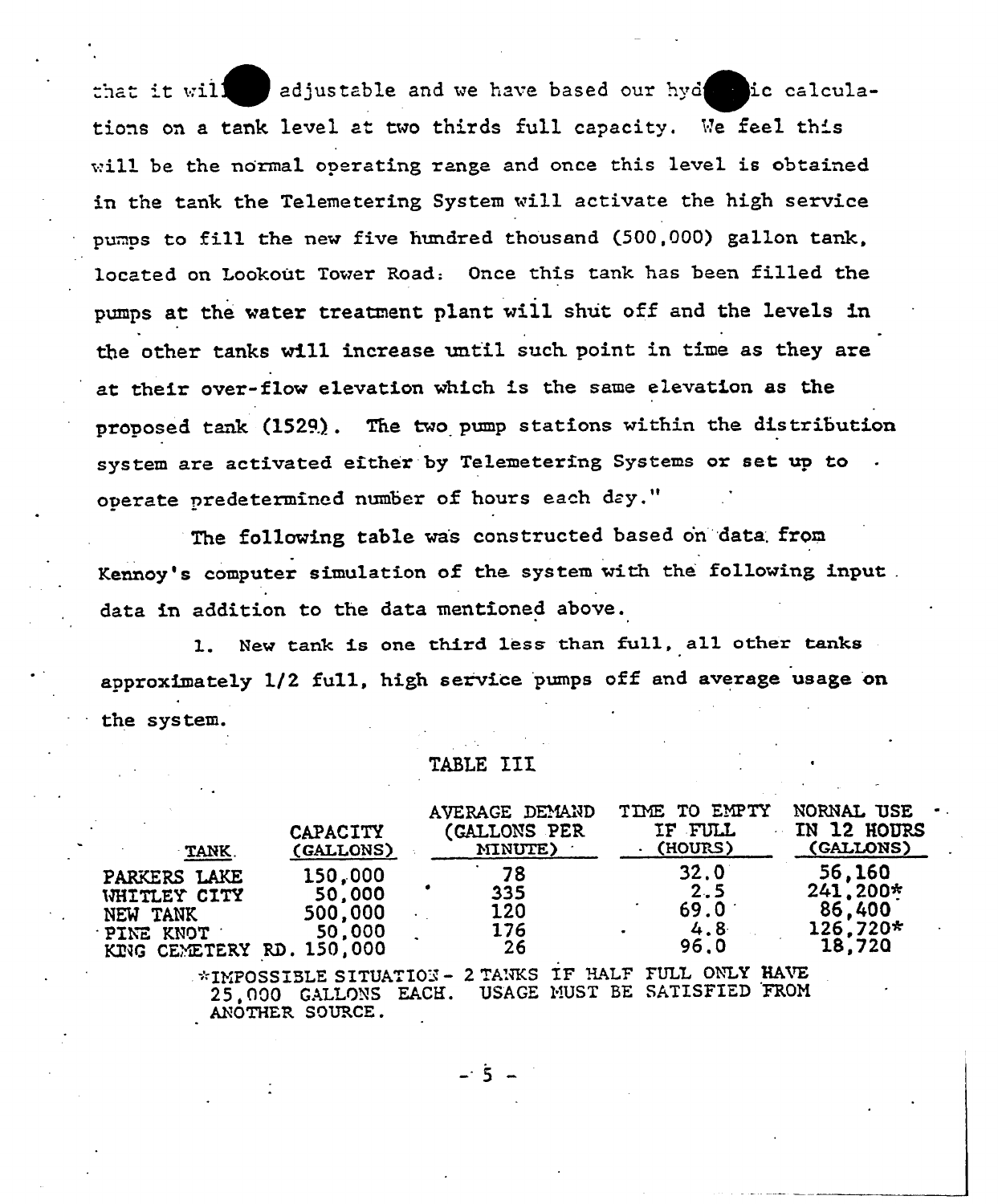$\blacksquare$ The owing table was constructed based on r Kennoy's computer simulation of the system with the following inpu data in addition to the data mentioned on page 4:

2. A11 tanks fu11, high service pumps on, zero usage (demand). This scenario would demonstrate whether the tanks can be filled. The flow data taken from the computer simulation would be the minimum flow going into each of the tanks with sero customer usage. At lower water levels in the tanks greater flow would enter each tank due to less head or pressure that. the high service pumps have to work against. In order to be conservative assume that the flows never exceed the flow at that point in time when all tanks are full.

TABLE IV

| <b>TANK</b>                                                                         | <b>CAPACITY</b><br>(GALLONS)           | <b>OUTFLOW TANKS</b><br>(GALLONS)                    | <b>INFLOW TANKS</b><br>(GALLONS PER<br>MINUTE) | TIME TO FILL<br>TO CAPACITY<br>(HOURS) |
|-------------------------------------------------------------------------------------|----------------------------------------|------------------------------------------------------|------------------------------------------------|----------------------------------------|
| PARKERS LAKE<br>WHITLEY CITY<br>NEW TANK<br>PINE KNOT<br>KINGS CEMETERY FO. 150,000 | 150,000<br>50,000<br>500,000<br>50,000 | 56,160<br>$241,200*$<br>86,400<br>126,720*<br>18,720 | 205<br>257<br>157'<br>52                       | 117<br>4.1<br>5.6<br>5.3<br>6          |
|                                                                                     | *SEE NOTE ON TABLE III                 |                                                      |                                                |                                        |

From the above it can be seen that all tanks except Parker Lake could be filled during off-peak times which is approximately <sup>8</sup> hours a day. The Parkers. Lake Tank could not be filled unless the pump station which feeds this tank is operated. This would take more water from the "core" area and could in turn cause the tanks in the "core" area not to be full at the start of the normal demand.  $.$  period. Based on this information it would take even less time to empty the Whitley City and Pine Knot tanks.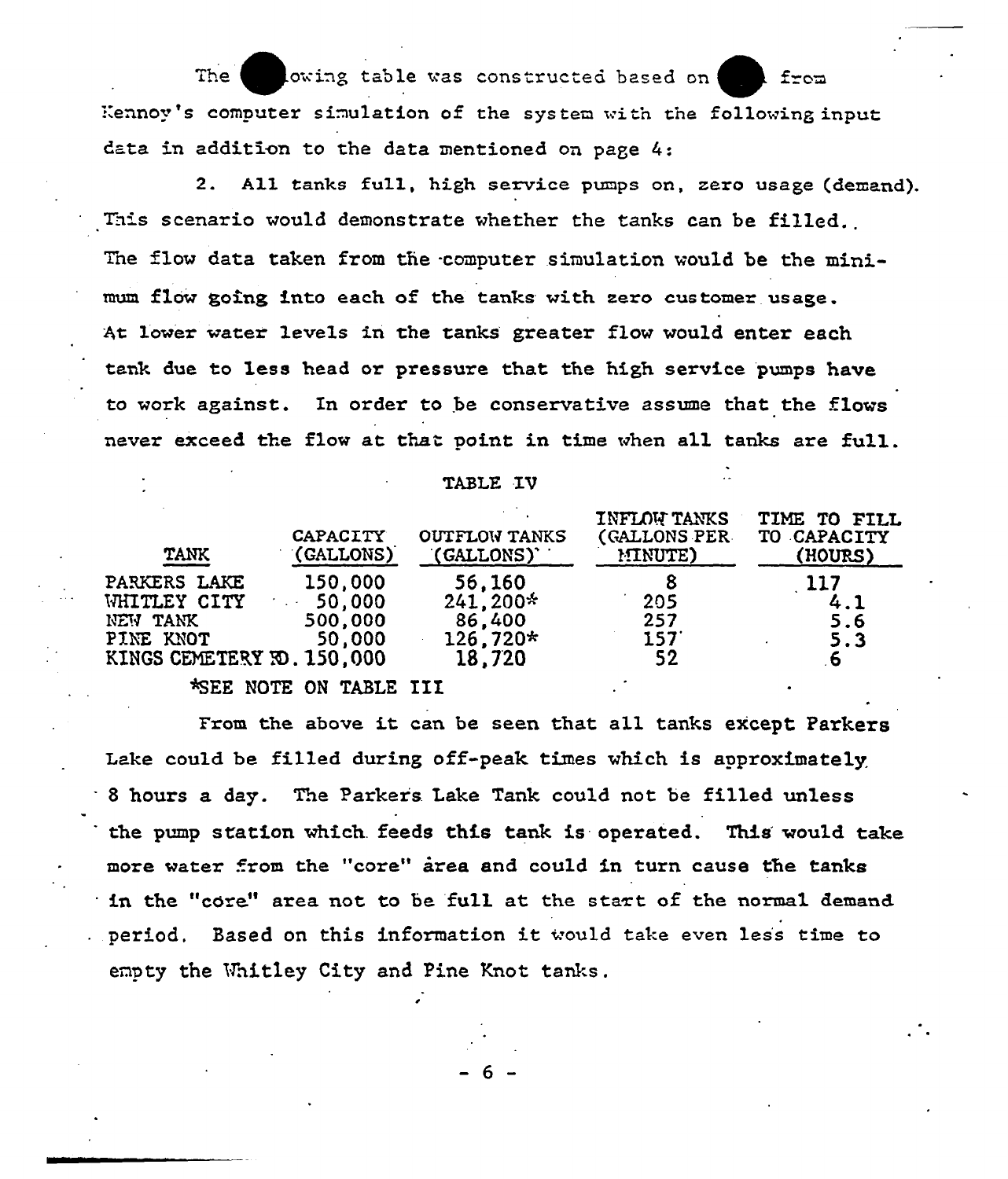Based  $\Lambda$  the information on page 6, the expect  $\sim$  peration of the system assuming it has been subjected to the average demand and the new tank level has dropped enough to activate the high service pumps would be as follows:

> All tanks begin filling.  $\mathbf{1}$ .

2. The Whitley City Tank would fill first and would be cut off by its altitude valve.

The Pine Knot Tank would fill and would be cut off by  $3<sub>1</sub>$ its altitude valve.

4. The new tank would fill and would de-activate the <sup>3</sup>high service pumps.

5. The Parker's Lake Tank and King Cemetery Road Tank would continue to fill from the other tanks.

At this point in time approximately 8 hours after starting to fill, the system would start to experience usage (demand). In all probability this demand could be higher than average demand, and would make conditions worse than outlined in Table III. For the sake of discussion assume the system only experiences average demand.

Based on the information on page 5, the expected operation of the system would be as follows:

> 1. The Uhitley City Tank would be out of water in approximately 2 1/2 hours.

2. The Pine Knot Tank would be out of water in approximately 5 hours.

3. Any demand in these areas would have to come from the new tank which after two hours has fed approximately 18,000 gallons into the system. As stated earlier a 1/3 drop in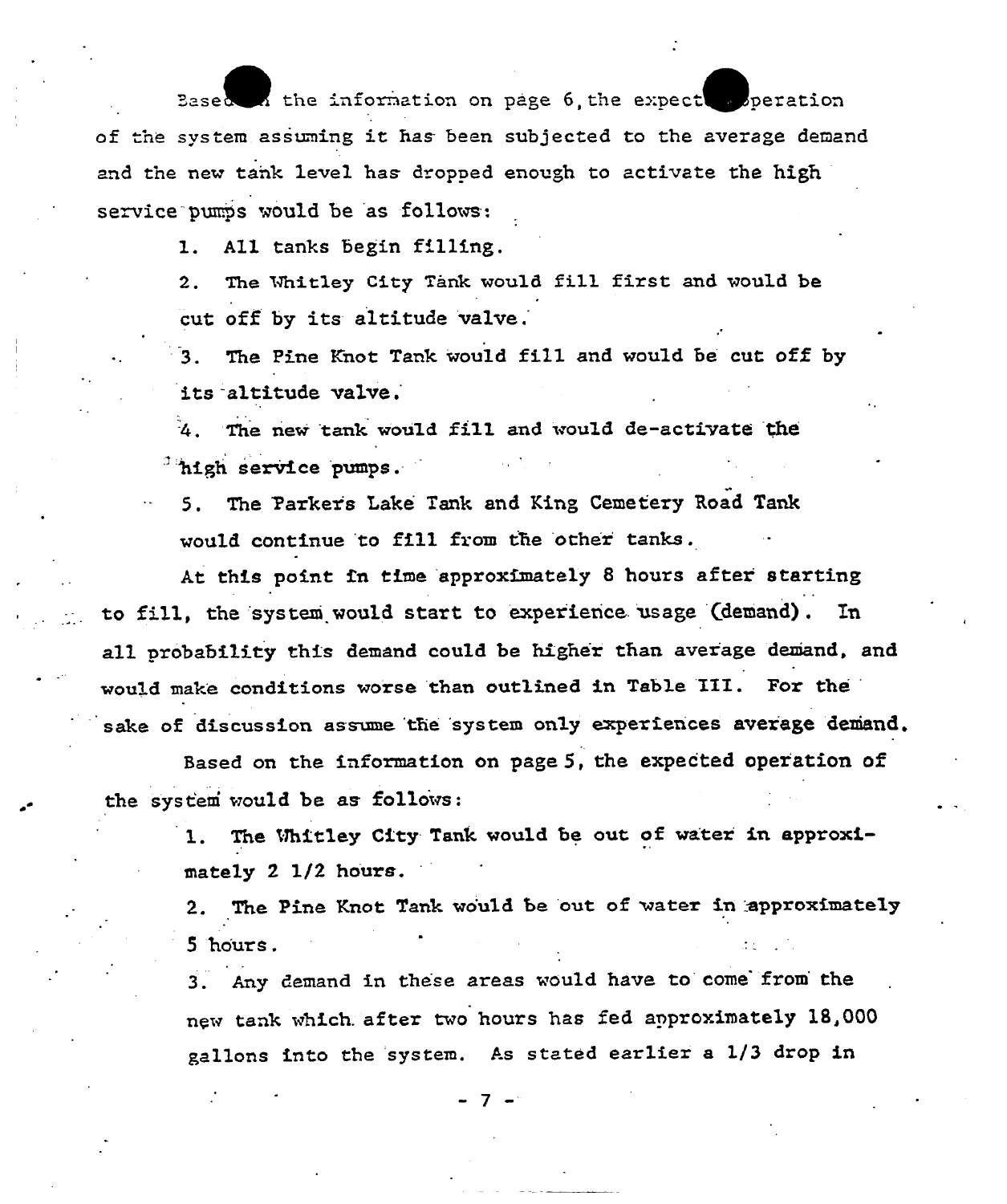# Conclusions and Recommendations

Based on the review of the information submitted in this case, the following conclusions are presented:

1. There is a demonstrable need for the construction of a new garage and maintenance building.

2. There is a demonstrable need for making water treatment plant improvements.

3. There is a demonstrable need for additional water storage facilities on the NcCreary County system.

McCreary County's distribution system will not hydraulically support <sup>a</sup> 500.,000 gallon storage tank in its proposed location.

This report makes the following recommendations:

l. NcCreary County's. application for <sup>a</sup> certificate of public convenience and necessity for the construction of a new garage and maintenance building and making water treatment plant improvements should be granted.

2. McCreary County's application for a certificate of convenience and necessity for the construction of a 500,000 gallon water storage tank in its proposed location should be denied.

3. McCreary County should be instructed to make further studies of its distribution system to determine the most appropriate location for a new-storage tank (or tanks). The location(s) selected should in addition to being suitable for the quantity to be stored, also be suitable for hydraulically efficient delivery of this quantity to meet the system's demand for water. Studies based on actual operating conditions are essential to this purpose.

9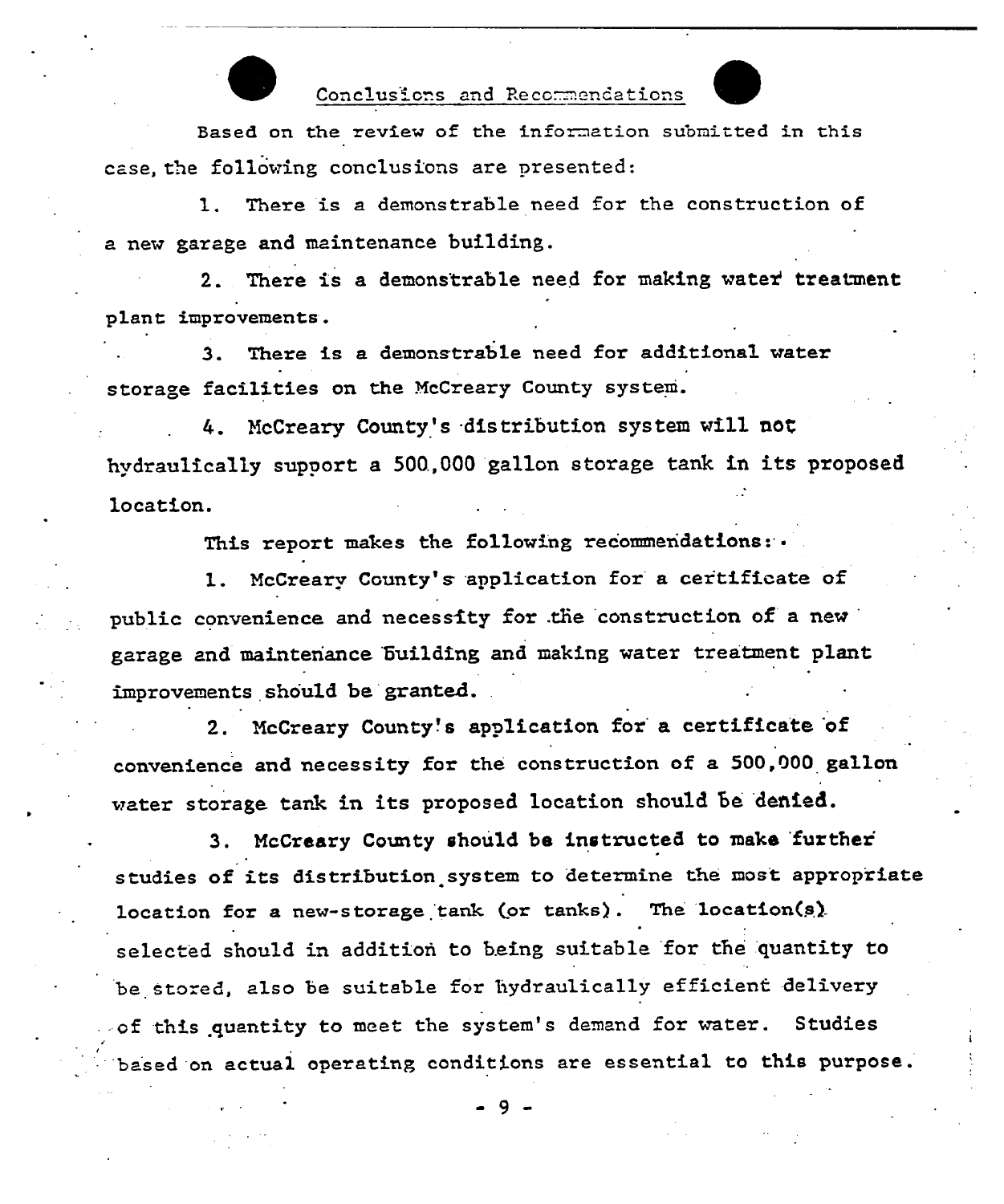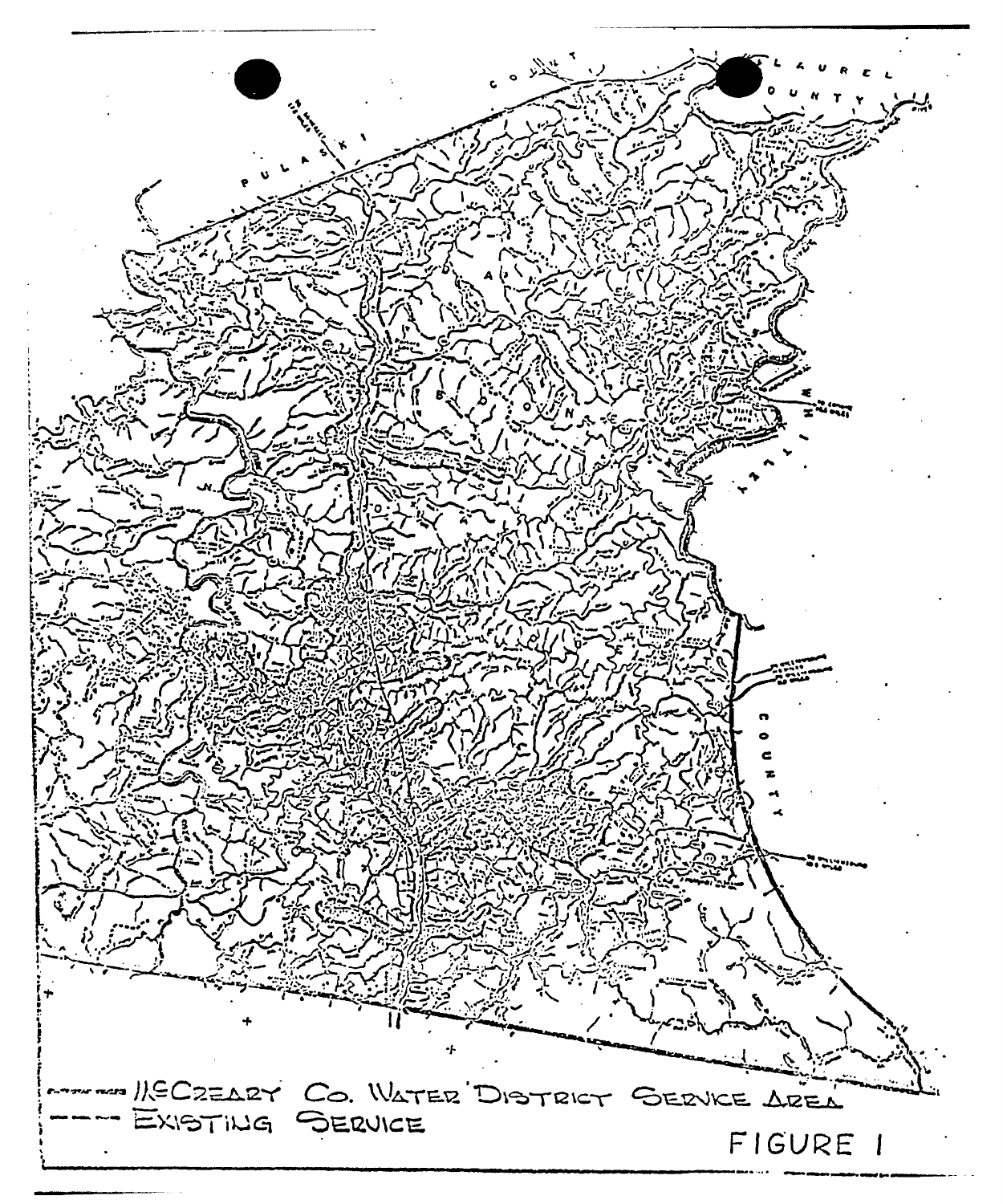



LEGEND

| Existing<br>WATERLINE                              | PROPOSED<br>WATERLINE |  |  |
|----------------------------------------------------|-----------------------|--|--|
| $\Box \Box \Box$ iz wen dia. $\Box \Box \Box \Box$ |                       |  |  |
| $\overline{C}$ or the state $\overline{C}$         |                       |  |  |
| <b>CONTINUES &amp; INCH DIA, EDITORIAL</b>         |                       |  |  |
| CONTECT & INCH DIA, CONTECT                        |                       |  |  |
| $\sim$ 4 INCH DIA. $\sim$                          |                       |  |  |
|                                                    |                       |  |  |
|                                                    |                       |  |  |

# DISTRIBUTION SYSTEM

Figure 2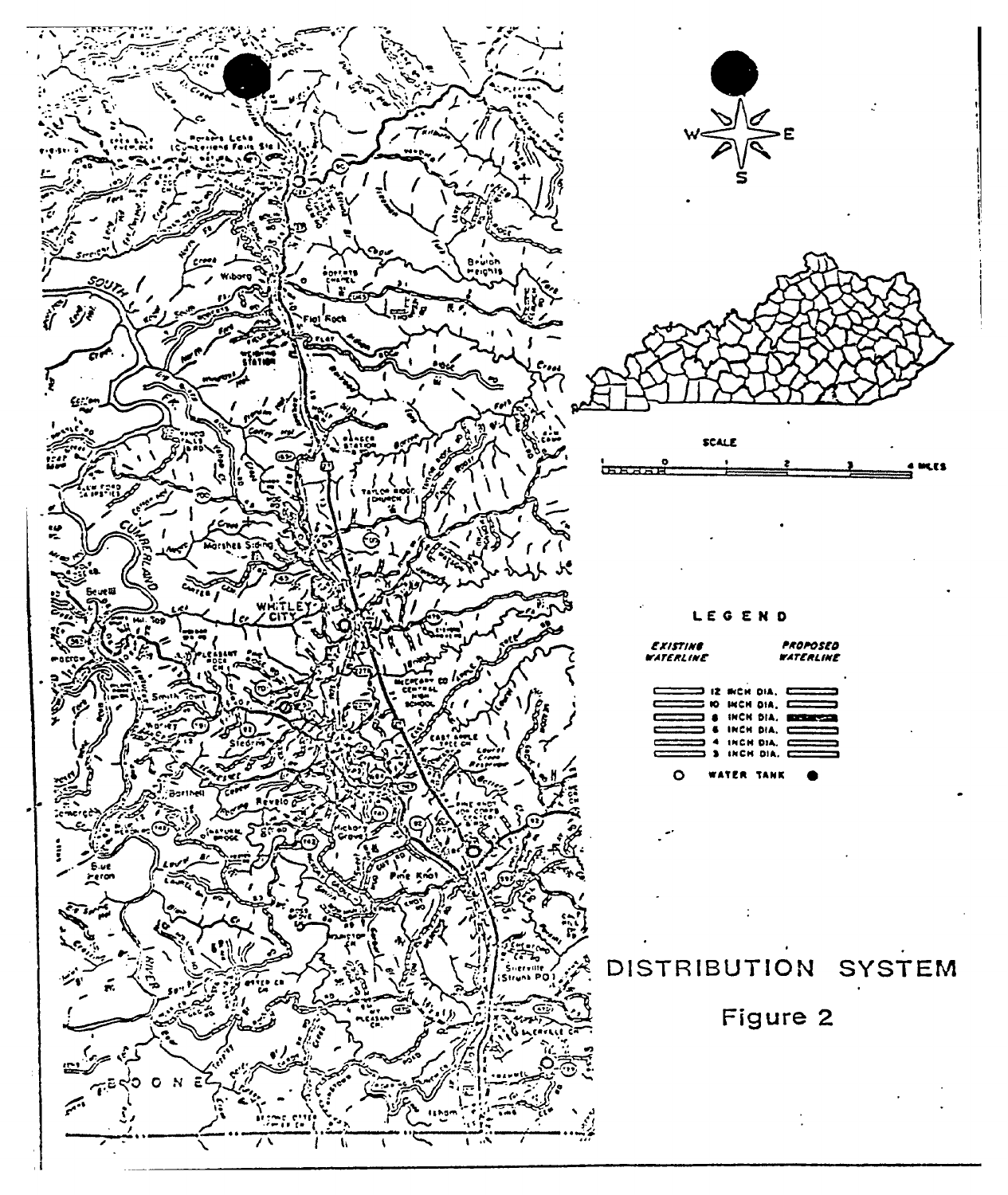

#### . COMMONWEALTH OF KENTUCKY

BEFORE THE PUBLIC SERVICE COMMISSION

In the Matter of:

THE APPLICATION OF MCCREARY -COUNTY WATER DISTRICT FOR (1) A CERTIFICATE OF PUBLIC CONVENIENCE) AND NECESSITY, AUTHORIZING AND PERMITTING SAID WATER DISTRICT TO) CONSTRUCT A WATERWORKS CONSTRUCTION PROJECT. CONSISTING OF EXTENSIONS, ADDITIONS, AND IMPROVEMENTS TO THE EXISTING WATERWORKS SYSEM OF THE DISTRICT; ) (2) APROVAL OF THE PROPOSED PLAN OF FINANCING OF SAID PROJECT AND (3) APPROVAL OF THE INCREASED. WATER RATES PROPOSED TO BE CHARGED BY THE DISTRICT TO CUSTOMERS OF THE DISTRICT

CASE NO. 8720

R <u>D E</u>

The McCreary County Water District ("McCreary County"). filed its application on November 1, 1982, for approval of adjustments to its water service rates, authorization to construct a \$785,000 waterworks improvement project and approval of its plan of financing for this project. The planned financing included a. \$400,000 grant from the Appalachian Regional Commission ("ARC") and Farmers Home Administration ("FmHA") loans totaling \$385,000 as follows: \$285,000 at 5 percent interest and \$100,000 at 11 3/8 percent interest. Waterworks revenue bonds are to be issued as security for these loans. The repayment period will be 40 years.

A hearing was held February 15, 1983, in the offices of the Public Service Commission, Frankfort, Kentucky. Mrs. Pat Terry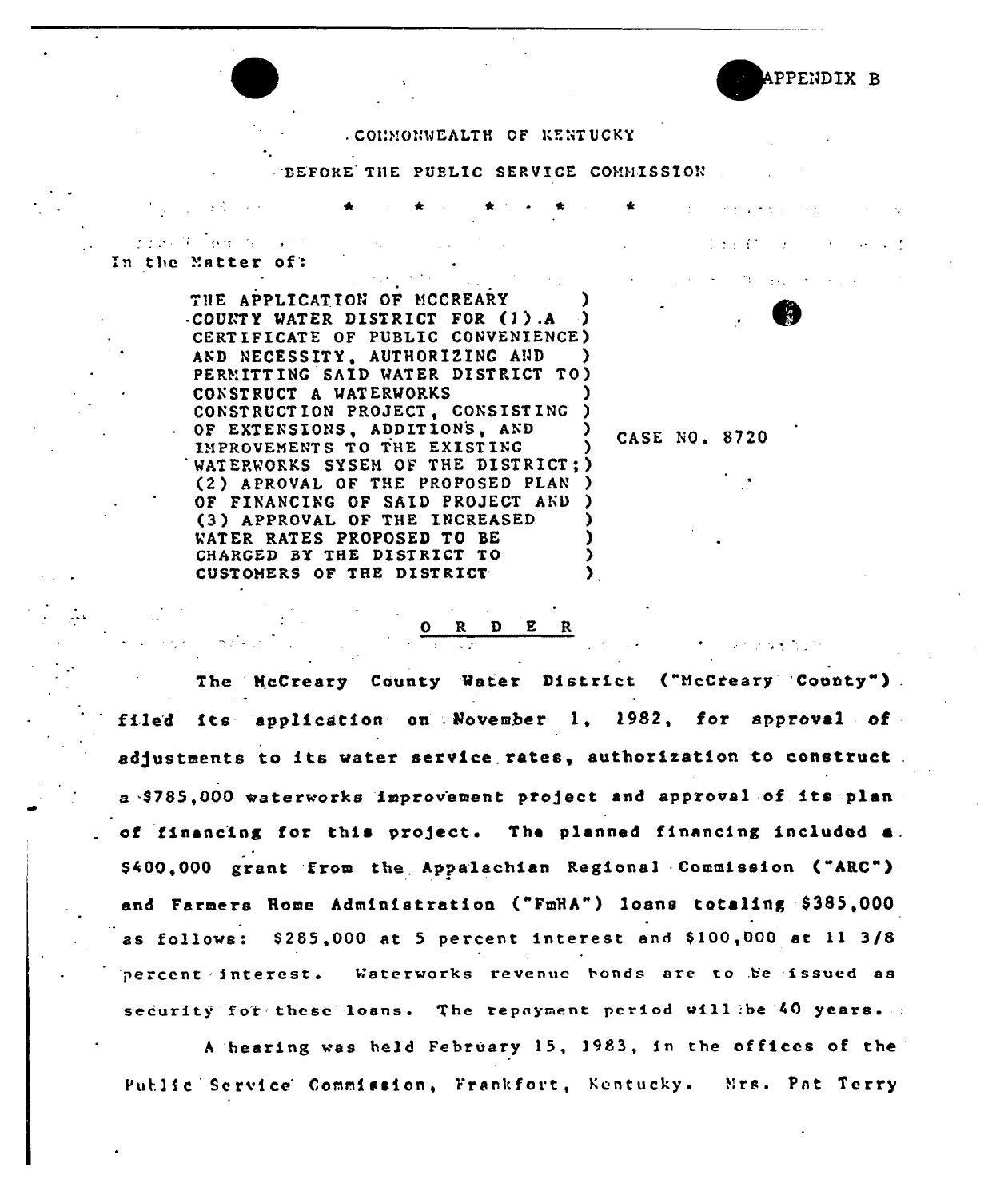and ".r. Crayson Decl, customers of "cCreary County, intervened and expressed concern about the effect of the proposed rates on high volume customers of McCreary County. Mrs. Terry owns the People's Laundry in Whitley City. Mr. Deel represented the Pine Knott Conservation Center, a Job Corps Training Center.

..'fcCreary County requested approval of increasgd rates for water service which would provide an increase in operating revenues of \$97,749. In this Order, the Commission has allowed an increase in operating revenues of \$66.303.

## TEST PERIOD

HcCreery County proposed and the Commisison has accepted the 12-month period ending June 30, 1982, as the test period in this matter.

## REVENUES AND EXPENSES

 $\mathcal{L} = \{ \mathcal{L} \}$ 

McCreary County's net operating income for the test period was \$11,188. In order to reflect expected operating conditions subsequent to completion of the proposed construction project, HcCreary County proposed numerous adjustments to revenues and expenses resulting in an adjusted net operating loss of  $$2,844$ . The Commission finds McCreary County's proposed adjustments, to be generally .:proper and has .accepted them for rate-making purposes with the following exceptions of the subset of the street,  $\mathbb{C}$  is the street. Depreciation Expense

 $XcCreary$  County adjusted deprecintion expense by \$7,700 to reflect additional depreciation from the construction project. The Commission has further adjusted depreciation expense in accordance with its policy that depreciation should be computed on

 $-2-$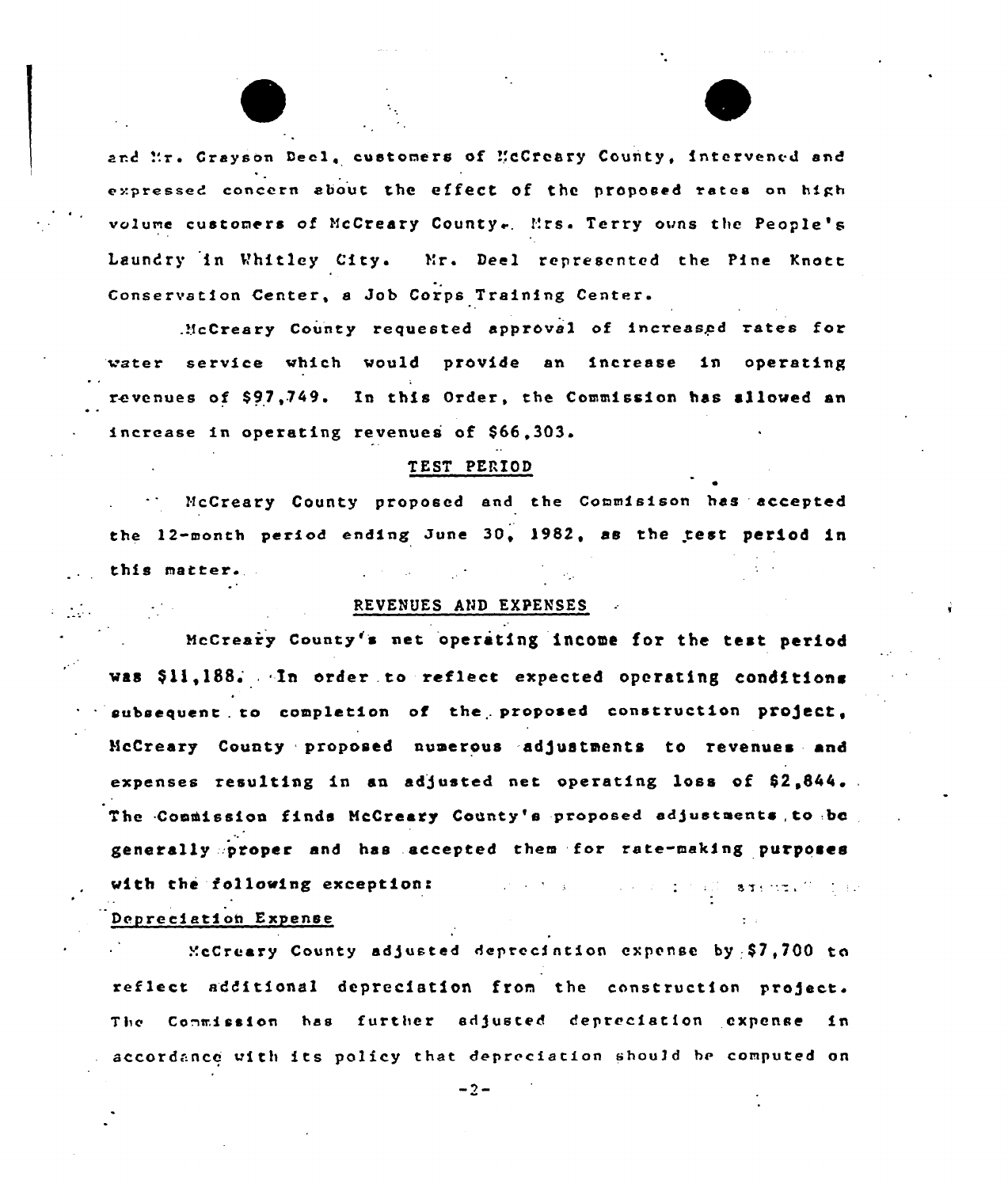the tasis of original cost of the plant in service less contributions in aid of construction. The Commission is of the opinion that it is unfair to require ratepayers to provide recovery on that portion of plant which has been provided free of Therefore, the Commission finds that reasonable cost. depreciation expense for rate-making purposes is  $540,219$ ,  $\frac{1}{1}$  a reduction in adjusted depreciation expense of \$37,429.

Therefore, the Commission finds that McCreary County's adjusted test period operations are as follows:

| $\ddot{\phantom{1}}$                 | McCreary County<br>Adjusted | Commission<br>Adjustments* | Adjusted  |
|--------------------------------------|-----------------------------|----------------------------|-----------|
| <b>Cperating Revenues</b>            | \$399.017                   | $-0-$                      | \$399,017 |
| Operating Expenses                   | 401,861                     | (37, 429)                  | 364.432   |
| Net Operating Income                 | 2.844                       | 429                        | 34,585    |
| Other Income                         | 5.044                       | $-0-$                      | 5,044     |
| Income Available for<br>Debt Service | 2,200                       | $\cdot$ 37,429             | \$39,629  |

# REVENUE REQUIREMENTS

The Commission has used the debt service coverage ("DSC") method to determine appropriate revenue requirements for McCreary County. McCreary County's pro forma average debt service for the next 5 years, including financing of the proposed construction project, is \$88,277. McCreary County's DSC on adjusted net operating income of \$34,585 plus other income of \$5,044 is .45X. The Commission is of the opinion that this DSC is unfair, unjust and unreasonable. Furthermore, the Commission is of the opinion that a DSC of 1.2X is the fair, just, and reasonable coverage necessary for McCreary County to pay its operating expenses and to meet the of its lenders. Accordingly, the Commission has requirements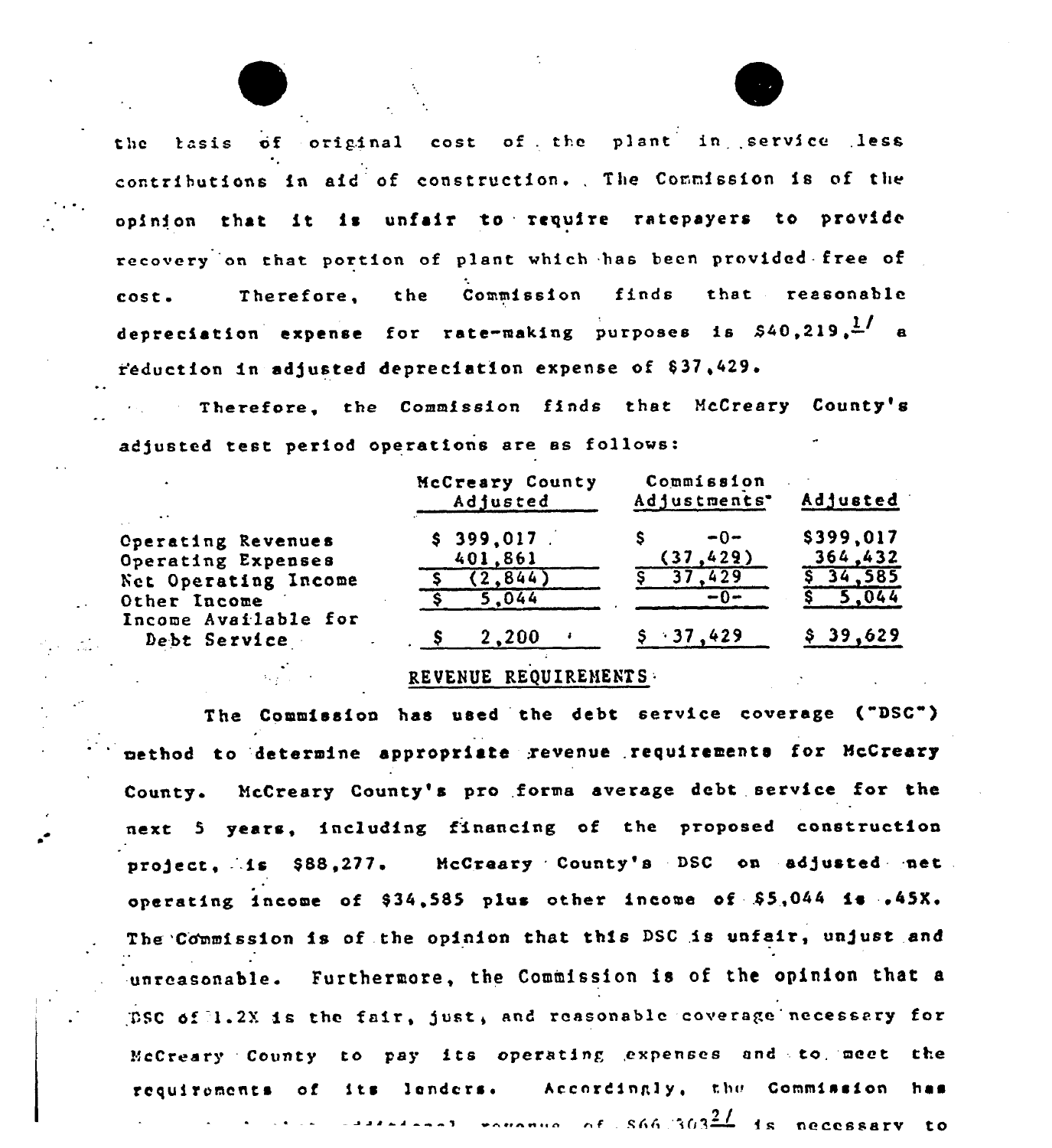provide the 1.2X DSC which will ensure the future afinancial stability of NcCreary' County.

# OTHER MATTERS

 $1.41$ 

#### Delincuent Principal Payments

YcCreary County issued Vaterworks Refvnding and 1mprovement Bonds in 1973 to finance improvements on the system. and to refund previous issues. McCreary County currently has outstanding \$631.415 of Series "A". bonds and \$ 172,000 of Series "8" bonds payable to the Department of Housing and Urban Development ("HUD"). · Further, NcCrcary County is currently in default on S47.415 of pzincipal on the Series "A" bonds and \$9,000 on the Series "B" bonds. McCreary County asked to include a 3-year amortization of. this delinquent principal in its basic rates at an annual charge of \$18,805. In theory and according to. past Commission policy, principal repayment should be made from the annual depreciation charges and the profits of a utility. However, due to its limited cash-flow and its failure to. make timely rate case filings, NcCreary County has been unable to pay its operating expenses and meet its debt service requirements.

Commission has reviewed HcCreary County's operations and rato ease history to determine the appropriatoness of requiring the present ratepayers to supplement any cash flow deficiency caused by past due delinquencies. The Commission is of the opinion that in this instance it is necessary for the ratepayers to pay a surcharge 'since there are no stockholders to penalize for the lack of timely rate filings. Therefore, the Commission finds it appropriate for HcCreary County's ratepayors to pay a surcharge of \$0.53 per month for a period not to exceed 36 months or until total revenues of

 $-4-$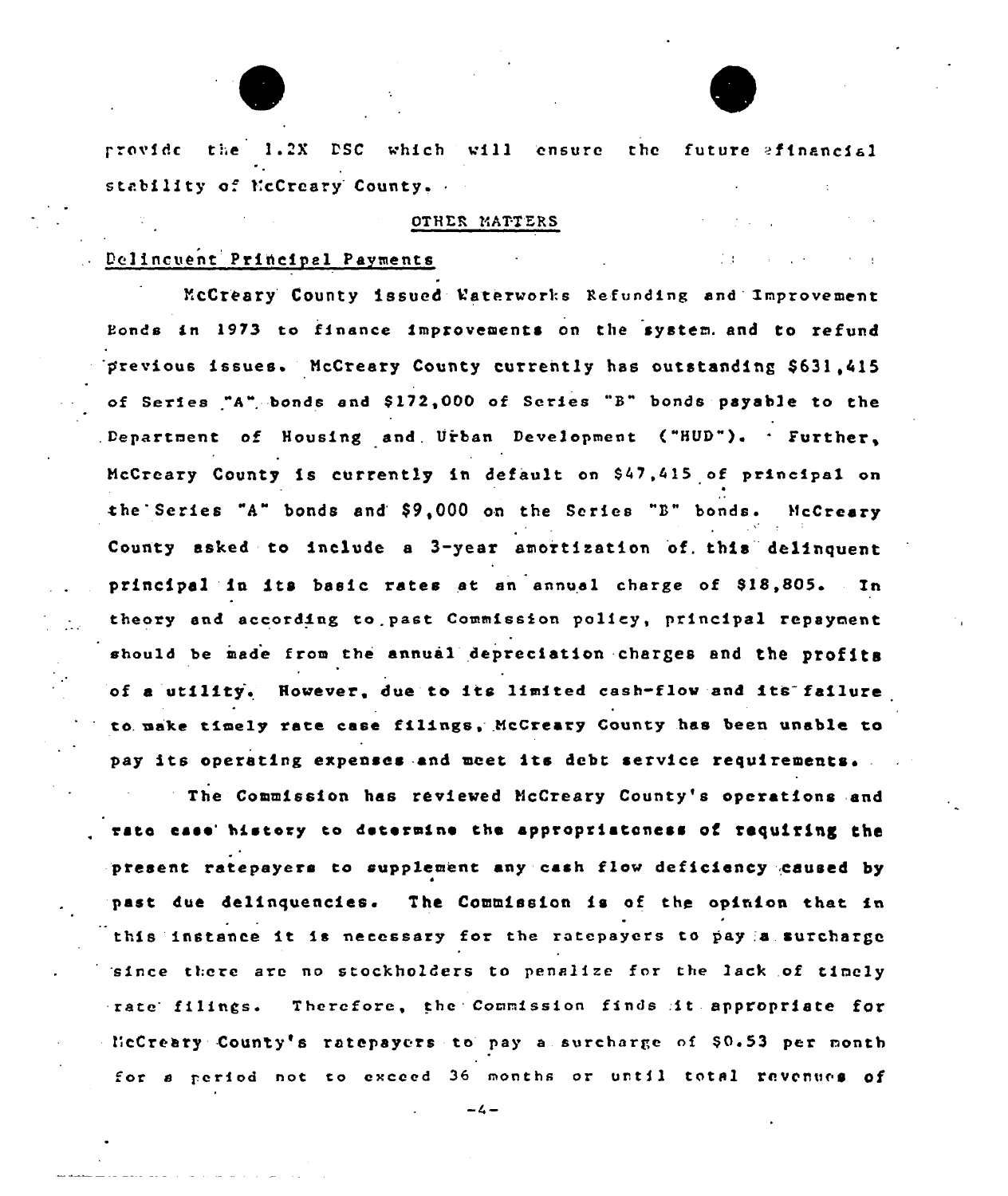\$56,415 are collected, whichever comes first. Amounts collected under this surcharge ui11 he applied by NcCreary County solely to the settlement of the debt oved to HUD. McCreary County will be required to file with the Commission quarterly statements of payments on its indebtedness to HUD.

.The Commission further advises HcCrcary County that future rate requests should be 'filed on a more timely basis to avoid recurring delinquencies, hnd cautions that failure to adhere to this advice could result in future financial instability.

#### RATE DESIGN

At the hearing of the case, Mrs. Pat Terry and Mr. Grayson Deel expressed concern about McCreary County's rate design, particularly its impact on large volume users. The Commission also questioned HcCreery County's rate design and requested additional information to assist rate design evaluation,

 $\sim 10$ 

The Commission has considered modifying NcCreary County' rate design. However, such a task involves considerable effort that vould delay issuance of this Order, and -NcCreary County is in need of imme'diate rate relief. Therefore, the Commission has determined to defer tate: design restructing considerations and advises McCreary County to include a rate design evaluation proposal in any future 'case'  $\frac{1}{2} \left( \mathbf{r} - \mathbf{r}^2 \mathbf{r} \right) = \frac{1}{2} \left( \mathbf{r} - \mathbf{r} \mathbf{r} \right) = \frac{1}{2} \mathbf{r} \mathbf{r}$ 

#### "SUMMARY

The Commission, after consideration nf the application and evidence of record and being advised, is of the opinion and finds tl;ac:

 $-5-$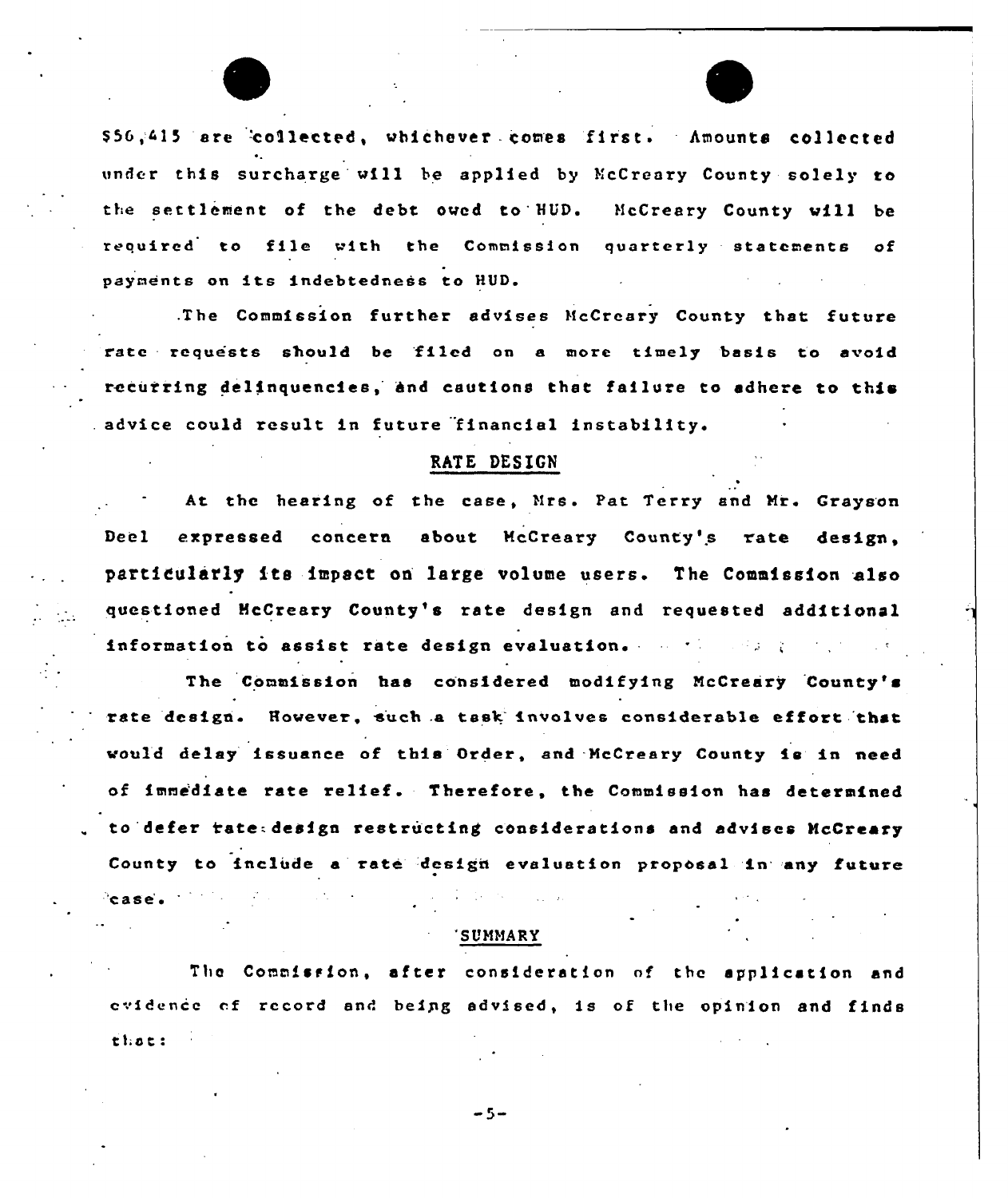The engineer's hydraulic analyses indicate that McCreary County's water nains are too small to hydraulically support the proposed -500,000-gallon tank st its. proposed location and that the 9,000 feet of existing 6-inch main between the tank site and Whitley City could restrict the flow of water to quantities that vill not permit.full utilization of the 500,000-gallon tank.

The Commission, therefore, finds that public convenience and necessity do not require construction of the 500,000-gallon storage tank proposed by NcCreary County.

<sup>2</sup> <sup>~</sup> McCreary County should make further studies of ita distribution system for the purpose of selecting tank sites and tan! capacities that are compatible with the flowage capacities of its existing water mains. Its subsequent proposals for storage tank construction vill be reviewed and -considered for approval upon receipt, by this Commission, .  $\label{eq:R1} \mathcal{L}(\mathcal{L}^{\mathcal{A}}(\mathcal{L}^{\mathcal{A}}(\mathcal{L}^{\mathcal{A}}(\mathcal{L}^{\mathcal{A}}(\mathcal{L}^{\mathcal{A}}(\mathcal{L}^{\mathcal{A}}(\mathcal{L}^{\mathcal{A}}(\mathcal{L}^{\mathcal{A}}(\mathcal{L}^{\mathcal{A}}(\mathcal{L}^{\mathcal{A}}(\mathcal{L}^{\mathcal{A}}(\mathcal{L}^{\mathcal{A}}))))))$ 

3. With the deletion of the proposed 500,000-gallon storage  $t$  tank and the substitution therefor of storage tanks that are compatible with the flowage capacities of existing water mains. public convenience and necessity require that the construction proposed 'in the application and record be performed and . that a certificate of public convenience and necessity be granted.

4. The construction approved herein includes improvements to certain components of the water treatment process for better .equalizatfon of the capacities of these components so,as to effect increased productivity and efficiency of water treatment . plant operations, and the construction of <sup>a</sup> utility service building to

 $-6-$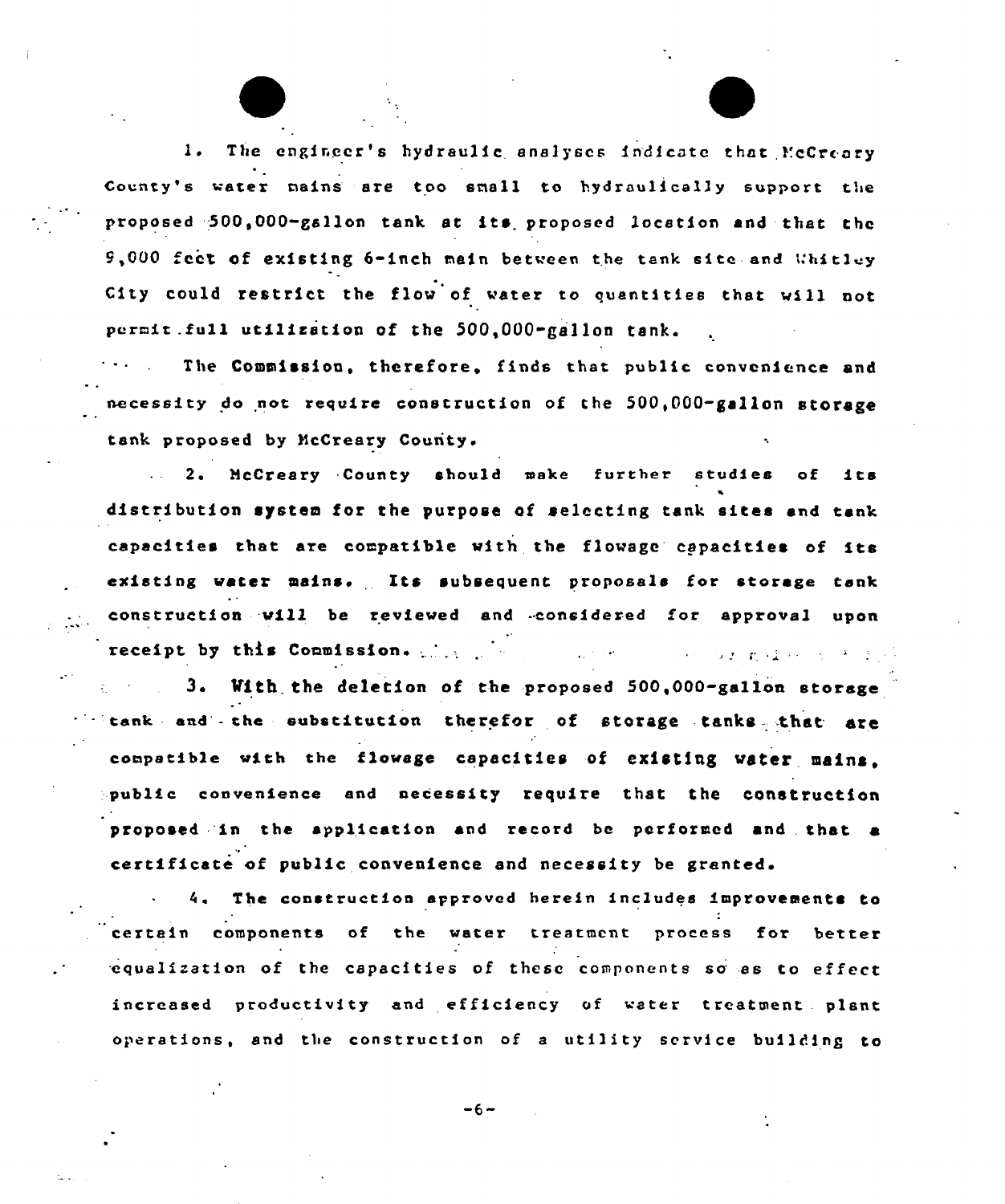include a meter testing laboratory and facilities for the maintenance of utility vehicles and equipmcnt.

F

5..The construction recommended herein includes storage tanks -with a combined capacity of 500,000 gallons or less for which plans, specifications and estimates are to be prepared.and submitted to this Commission at <sup>a</sup> future date.

6. Any deviations from the construction approved herein vhich could adversely effect service to any customer should be subject to the prior approval of this Commission.

'7 <sup>~</sup> .'The total pro)ect costs for the construction approved and  $\bullet$ recommended herein will, on the basis of the bids received February 8, 1983, approximate \$785,000 including fees, contingencies and other indirect costs. McCreary County's financing in the amount of \$785,000 should, therefore, be approved.

8. The proposed borrowing of \$385,000 is for lawful objects within the corporate purposes of McCreary County, is necessary and  $\blacksquare$  appropriate for and consistent with the proper performance of  $:$ services to the public by  $M$ cCreary County, will not impair  $M$ ts ability to perform these services and is reasonably necessary and ..appropriate for such purposes'.

NcCreary County should furnish duly verified documentation of the total cost of this project including the cost of construction and all other capitalized costs (engineering, legal, administrative, etc.) within 60 days of the date that construction is substantially completed.

low McCreary County's! contract with its sengineer! should require the provision of full-time resident: inspection under the

 $-7-$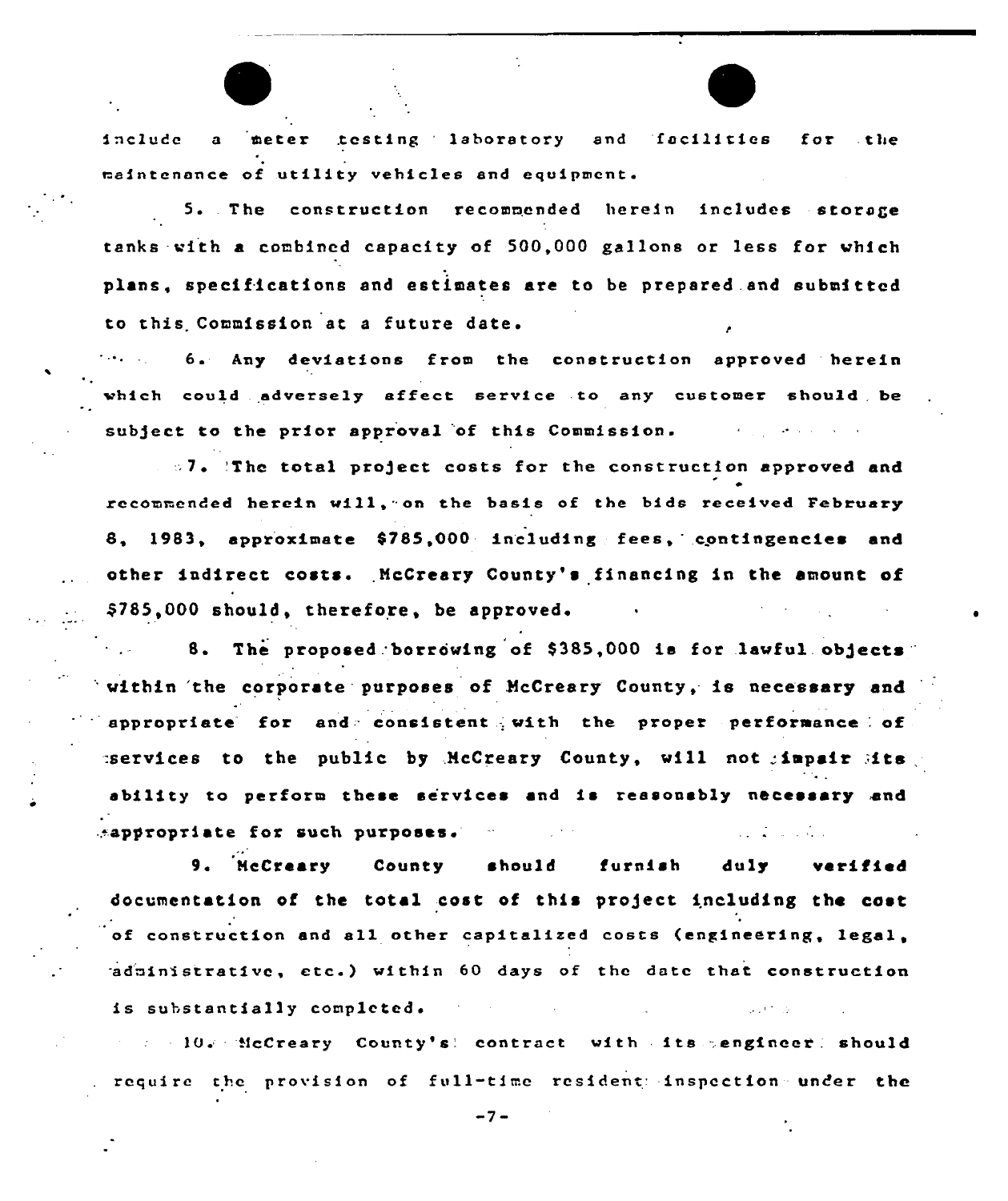feneral supervision of a professional engineer with a Kentucky registration in civil or mechanical engineering. This supervision and inspection should insure that she construction work is done in accordance with the contract plans and specifications and in conformance with the best practices of the construction trades  $binomial$  involved in the project.

11. McCreary County should require the engineer to furnish this Conmission with a copy of the record plans and a signed statement that the construction has been satisfactorily completed in accordan'ce with the contract plans and specfficatfons within 60 days of the date of substantial completion of this construction.

12. McCreary County has been advised by the Department. fot Natural Resources $\frac{31}{2}$  that its water impoundment dam does not meet the mfnfmum criteria adopted by .the Commonwealth of Kentucky for moderate hazard dams. The Phase II investigation, which has been estimated to cost \$20,000, should be completed durfng calendar year 1983. HcCreary County should seek the approval of the FmHA and the .ARC for setting aside contingency funds from this project to pay for  $\label{eq:1} \mathcal{L}^{\mathcal{L}}(\mathcal{L}^{\mathcal{L}}(\mathcal{L}^{\mathcal{L}}(\mathcal{L}^{\mathcal{L}}(\mathcal{L}^{\mathcal{L}}(\mathcal{L}^{\mathcal{L}}(\mathcal{L}^{\mathcal{L}}(\mathcal{L}^{\mathcal{L}}(\mathcal{L}^{\mathcal{L}}(\mathcal{L}^{\mathcal{L}}(\mathcal{L}^{\mathcal{L}}(\mathcal{L}^{\mathcal{L}}(\mathcal{L}^{\mathcal{L}}(\mathcal{L}^{\mathcal{L}}(\mathcal{L}^{\mathcal{L}}(\mathcal{L}^{\mathcal{L}}(\mathcal{L$ the Phase II study.

13. The rates proposed by NcCreary County will produce revenues in excess of the revenues found reasonable herein and should be denied upon application of KRS 278.030. The not application

14. The rates and charges in Appendix A are the fair, just rand reasonable rates to be charged by McCreary County in that they should produce gross annual revenue of \$470,364.  $-11.11$ 

15. In addition to the rates in Appendix A,'fcCreary County should charge its customers a surcharge.

 $-2 -$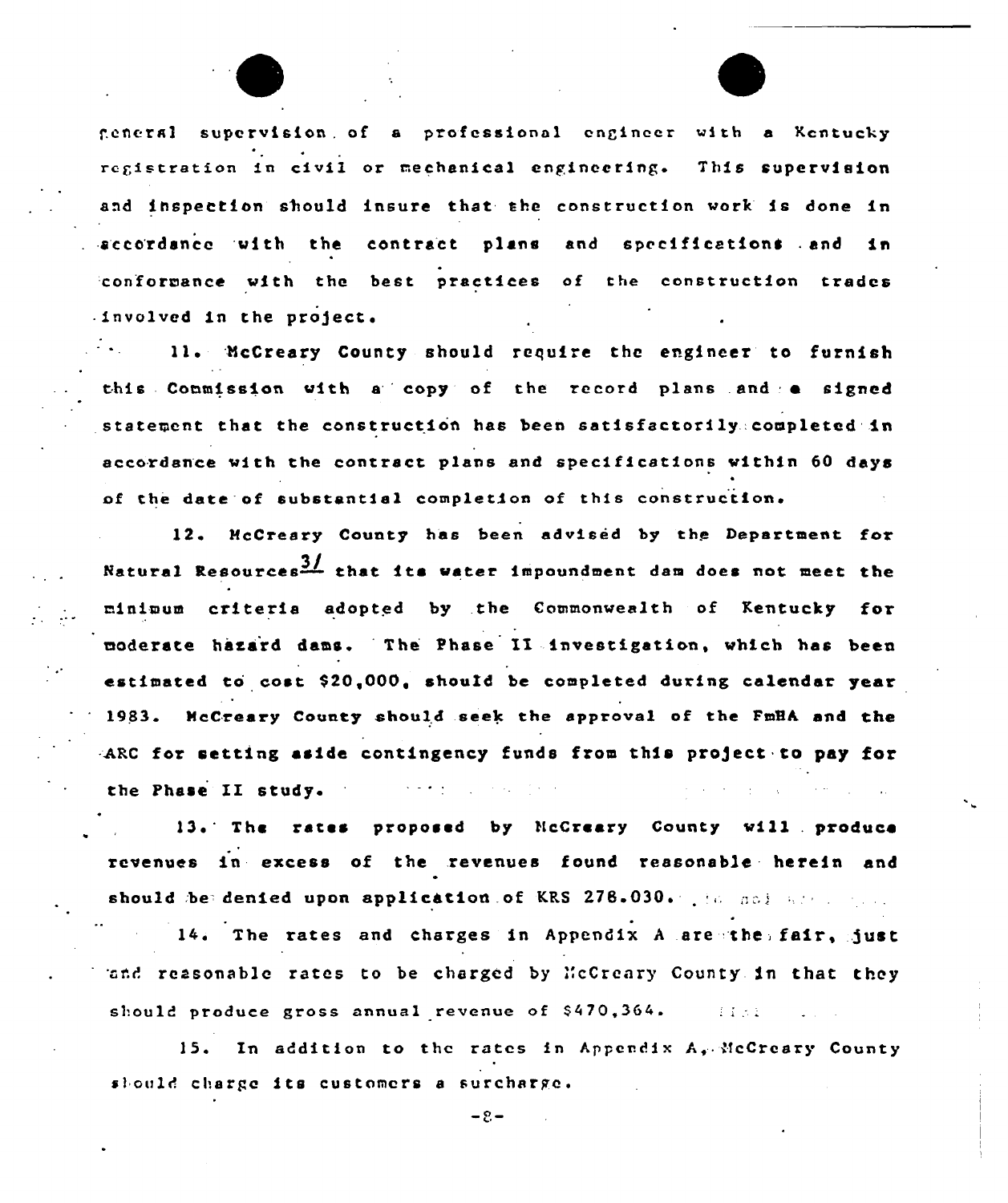16. NcCresry County should be required to submit:a quarterly statement showing amounts received from the surcharge and each payment made to HUD with copies of cancelled checks.

IT IS THEREFORE ORDERED that McCreary County be and it hereby is denied <sup>a</sup> certificate of public convenience and necessity for construction of its proposed 500,000-gallon water storage tank.

IT IS FURTHER ORDERED that HcCreary County be and it hereby is granted <sup>a</sup> certificate of public convenience and necessity to proceed with the construction of the proposed water treatment plant improvements and to proceed with the construction of a building thar. will house <sup>a</sup> meter testing laboratory and provide facilities for the maintenance of utility vehicles and equipment as set forth in the plans and specifications of record herein.

IT IS FURTHER ORDERED that McCreary County shall make further studies of its distribution system to select tank sites and tank capacities that are hydraulically compatible with the capacities of its distribution mains. The revised proposals for construction of water storage facilities'hall be submitted to this Commission for approval before any construction thereof is begun.

IT IS FURTHER ORDERED that McCreary County shall complete the Phase II investigation of its water impoundment dam as soon .. as feasibly possible, but no later than December 31, 1983.

IT IS FURTHER ORDERED that any deviatfons from the construction approved herein which could adversely affect service to any customer shall be subject to the prior approval of this Commission.

 $-9-$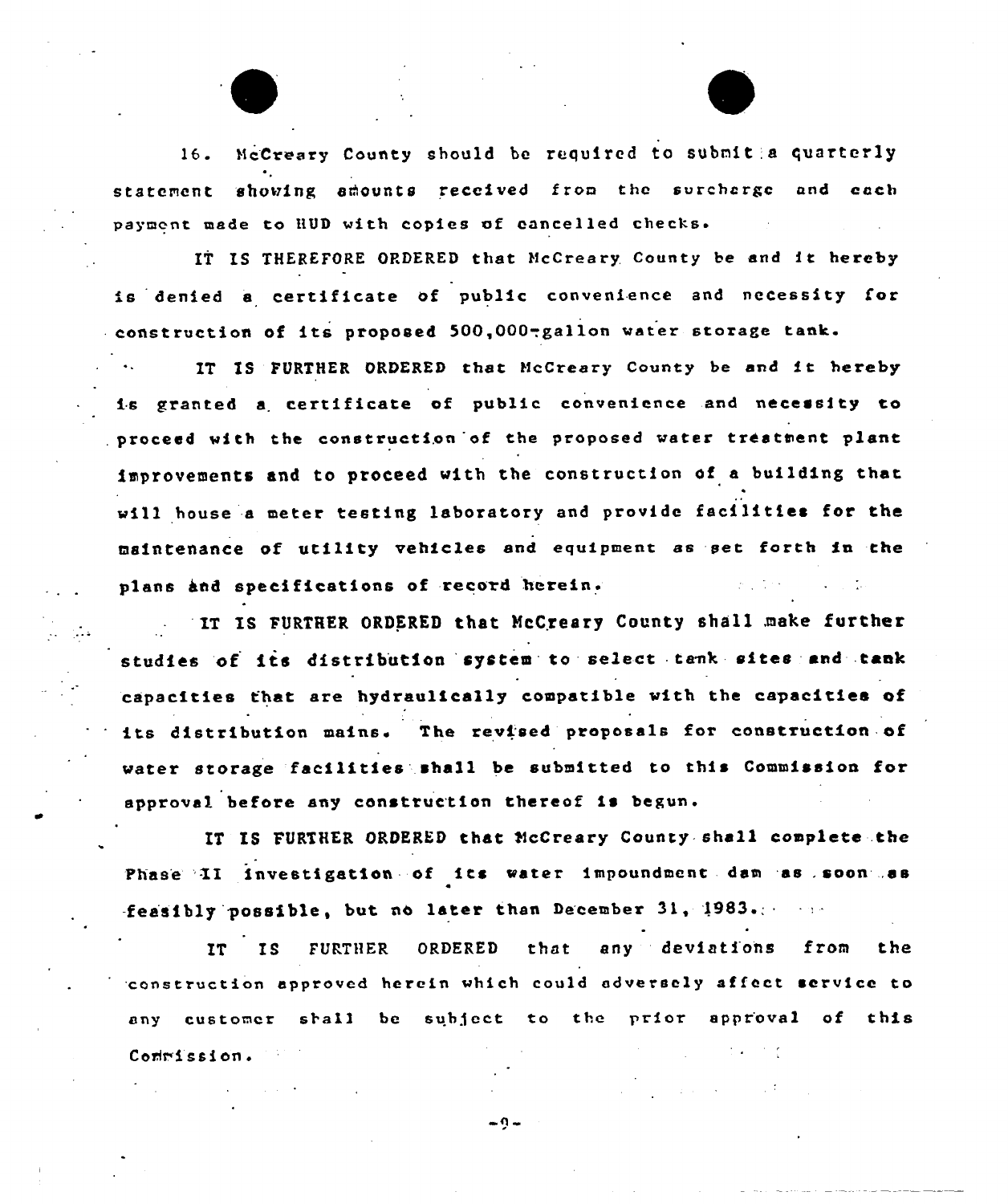

IS FURTHER ORDERED that McCreary County's plan IT.  $\circ f$ financing in the anount of \$785,000, including 40-year loans of  $$285,000$  at 5 percent interest and  $$100,000$  at 11  $3/8$  percent interest from the FmilA be and it hereby is approved.

IT IS FURTHER ORDERED that McCreary County shall file with the Commission duly verified documentation which shows the total costs of the construction herein certificated including all capitalized costs (engineering, legal, administrative, etc.) within 60 days of the date that construction is substantially completed.

... IT IS FURTHER ORDERED that the contract between McCreary County and its engineer shall require the provision of full-time resident inspection under the general supervision of a professional engineer with a Kentucky registration in civil or mechanical engineering. This supervision and inspection shall insure that the construction work is done in accordance with the contract plans and specifications and in conformance with the best practices of the construction trades involved in the project.

IT IS FURTHER ORDERED that McCreary County shall require the engineer to furnish this Commission with a copy of the record drawings and a signed statement that the construction has been satisfactorily completed and done in accordance with the contract plans and specifications within 60 days of the date of substantial completion of the proposed construction.

IT IS FURTHER ORDERED that the rates proposed by McCreary County be and they hereby are denied.

IT IS FURTHER ORDERED that the rates and charges in Appendix . A be and they hereby are approved as the fair, just and reasonable

 $-10-$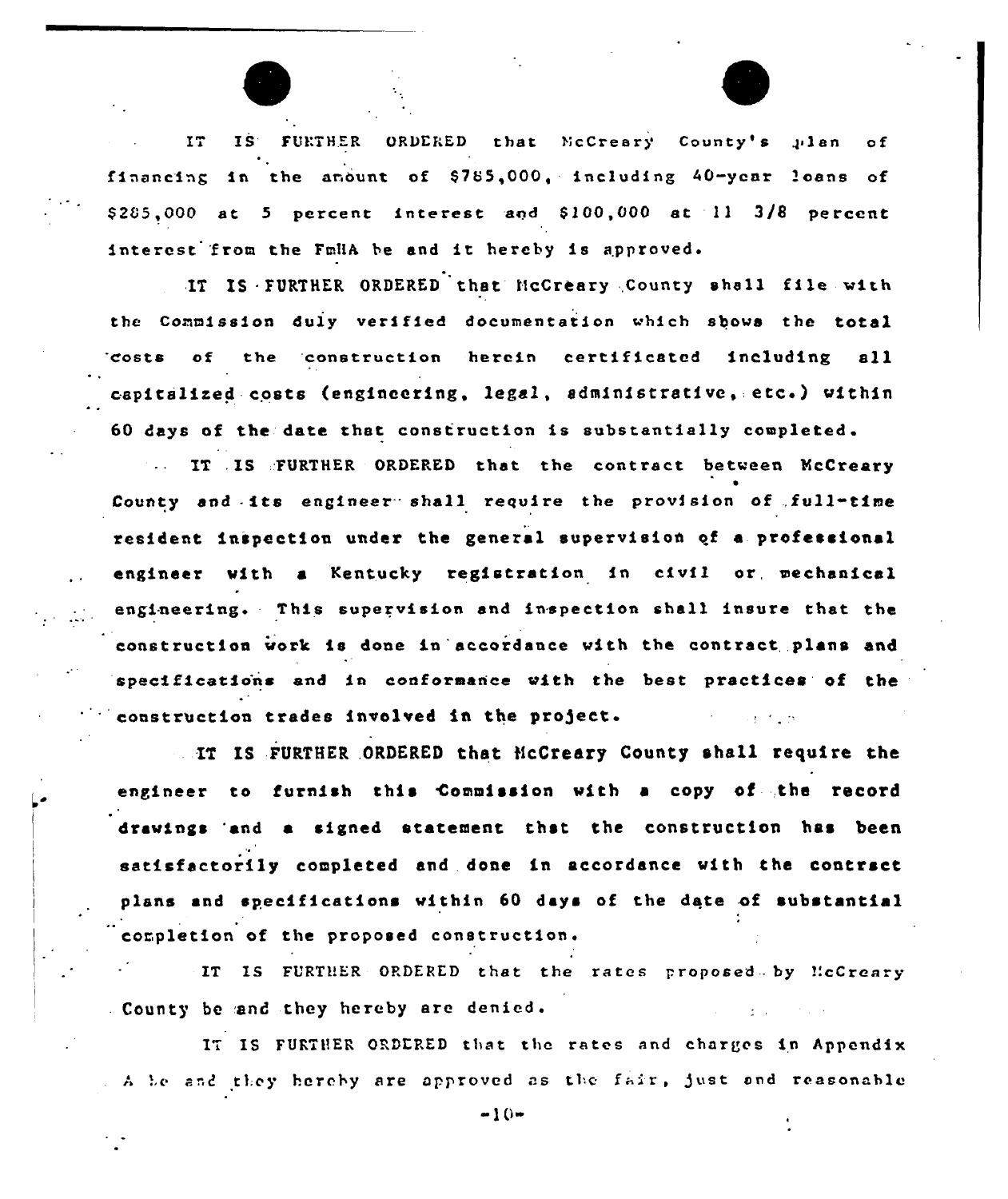rates and charges to be charged by NcCreary' County for service rendered on and after the date of this Order.

 $\overline{\phantom{a}}$ 

IT IS FURTHER ORDERED that UcCreary County shall place into effect the surcharges in Appendix A, effective with the next  $b111$ ing after the date of this Order, for a period not to exceed 36 months on and after the date of the next billing or until \$56,415 has been collected, whichever first occurs.

IT IS FURTHER ORDERED that McCreary County shall file a quarterly statement with the Commission outlining the amounts collected from the surcharge and payments made to HUD. These monthly statements Shall include a copy of the cancelled checks and the suppliers' invoices.

IT IS FURTHER ORDERED that within 30 days of the date of this Order, NcCreary County shall file its tariffs setting out the rates approved in Appendix A.

Nothing contained herein shall be deemed a warranty- of the 'ommonwealth of Kentucky, or any: agency thereof, of the financing herein authorized.

Done at Frankfort, Kentucky, this

Sy - the. Commission

ATTEST:

Secretary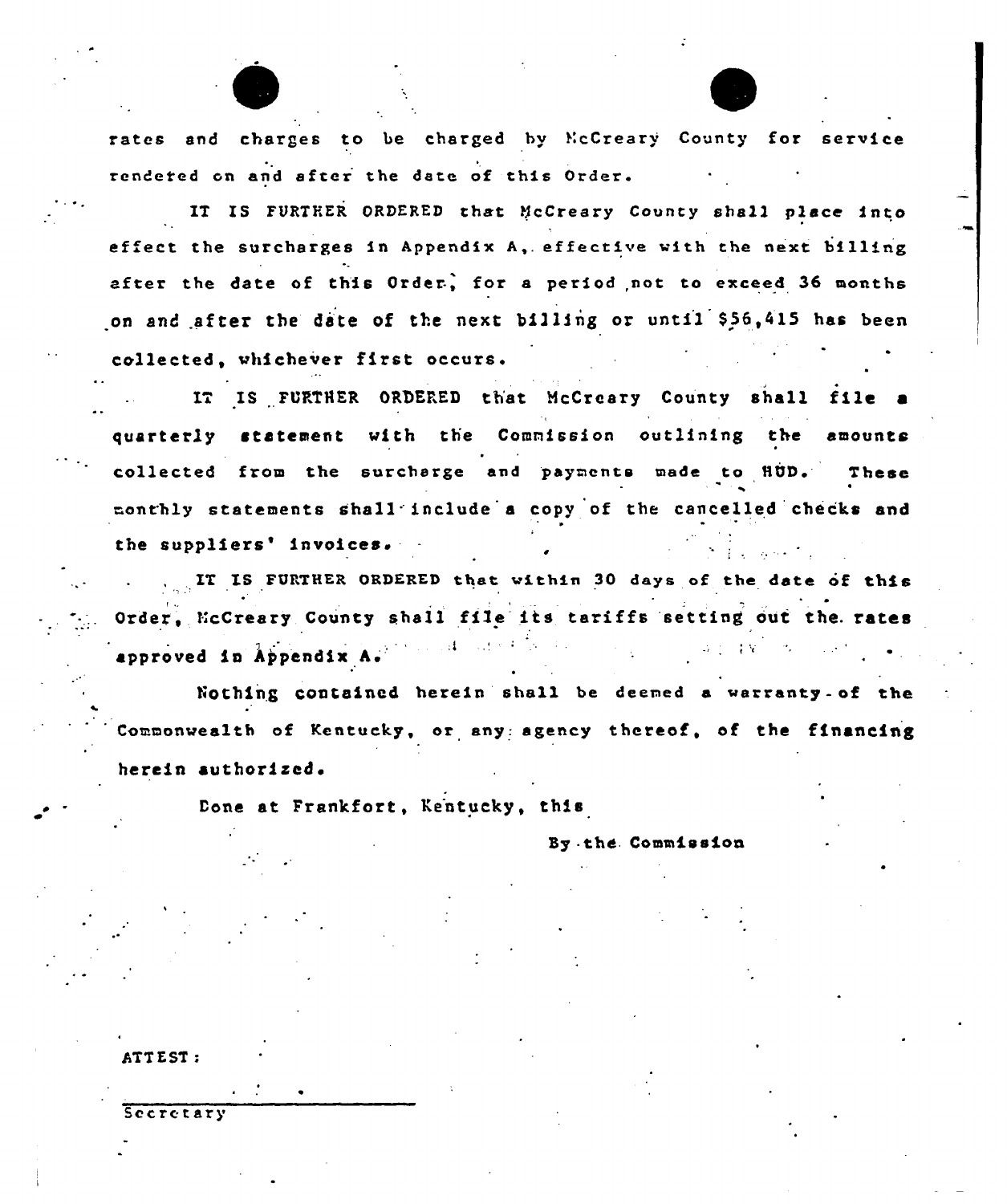|                                                                                                                                                                                                                                                          |                                     |     | コロニ     |
|----------------------------------------------------------------------------------------------------------------------------------------------------------------------------------------------------------------------------------------------------------|-------------------------------------|-----|---------|
| <b>FOOTNOTES</b>                                                                                                                                                                                                                                         |                                     |     | おちの ひっさ |
| Calculation:<br>Utility Plant in Service<br>Less: Contributions in Aid of                                                                                                                                                                                | 2,628,719                           |     |         |
| Construction<br>Net Utility Plant in Service<br>Composite Depreciation Rate<br>Depreciation Expense on Plant                                                                                                                                             | 1,405,198<br>1,222,521<br>$X2$ .662 |     | 11.03   |
| in Service<br>Plus: Depreciation Expense<br>on Proposed Construction                                                                                                                                                                                     | 32,519<br>7,700                     | 2.1 |         |
| Adjusted Depreciation Expense<br><b>17. 33</b>                                                                                                                                                                                                           | 40,219                              |     | sob     |
| 2. Adjusted Operating Expenses<br>$1.2X$ Debt Service (\$88,277)<br>. Revenue Requirement<br>Adjusted Operating Revenue<br>Less:                                                                                                                         | 364.432<br>105,932<br>470.364       |     |         |
| + Other Income<br>Increase Allowed                                                                                                                                                                                                                       | 404,061<br>66.303.                  |     |         |
| 3. This Commission was advised of this matter by a letter dated<br>February 9, 1983, from Natural Resources. The content of this<br>letter was brought out during the hearing by the engineer's<br>testimony; pages 40 and 41 of the hearing transcript. |                                     |     |         |

 $\mathcal{O}(\mathcal{F}^{\mathcal{O}}_{\mathcal{O}}(\mathcal{F}))$ 

y; pages 40 and 41 of the hearing transcript.

s skrivedous blated

 $\mathcal{A}$  and  $\mathcal{A}$  are considered by a second land  $\mathcal{A}$  and  $\mathcal{A}$ 

 $\label{eq:1} \mathcal{L} = \mathcal{L}(\mathcal{L} \mathcal{L} \mathcal{L}^{\text{c}}) \cong \mathcal{L}(\mathcal{L} \mathcal{L}^{\text{c}} \mathcal{L}^{\text{c}}) \cong \mathcal{L}(\mathcal{L} \mathcal{L}^{\text{c}} \mathcal{L}^{\text{c}}) \cong \mathcal{L}(\mathcal{L}^{\text{c}} \mathcal{L}^{\text{c}})$ 

 $\alpha \in \mathcal{J}$ 

C Tarry